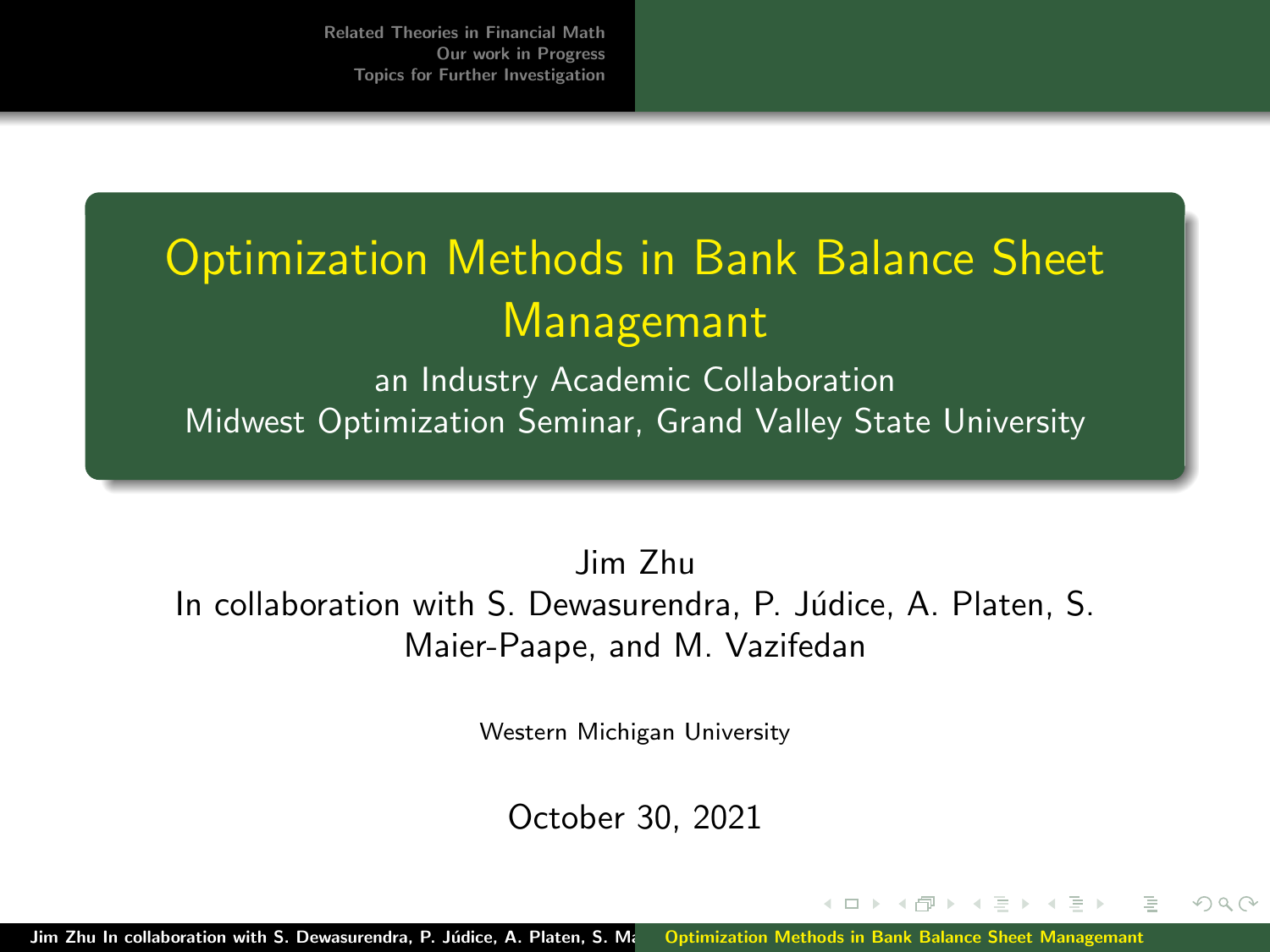### Dedicated to

# Asen Dontchev June 19, 1948–September 16, 2021

Jim Zhu In collaboration with S. Dewasurendra, P. Júdice, A. Platen, S. M. [Optimization Methods in Bank Balance Sheet Managemant](#page-0-0)

 $\leftarrow$   $\Box$   $\rightarrow$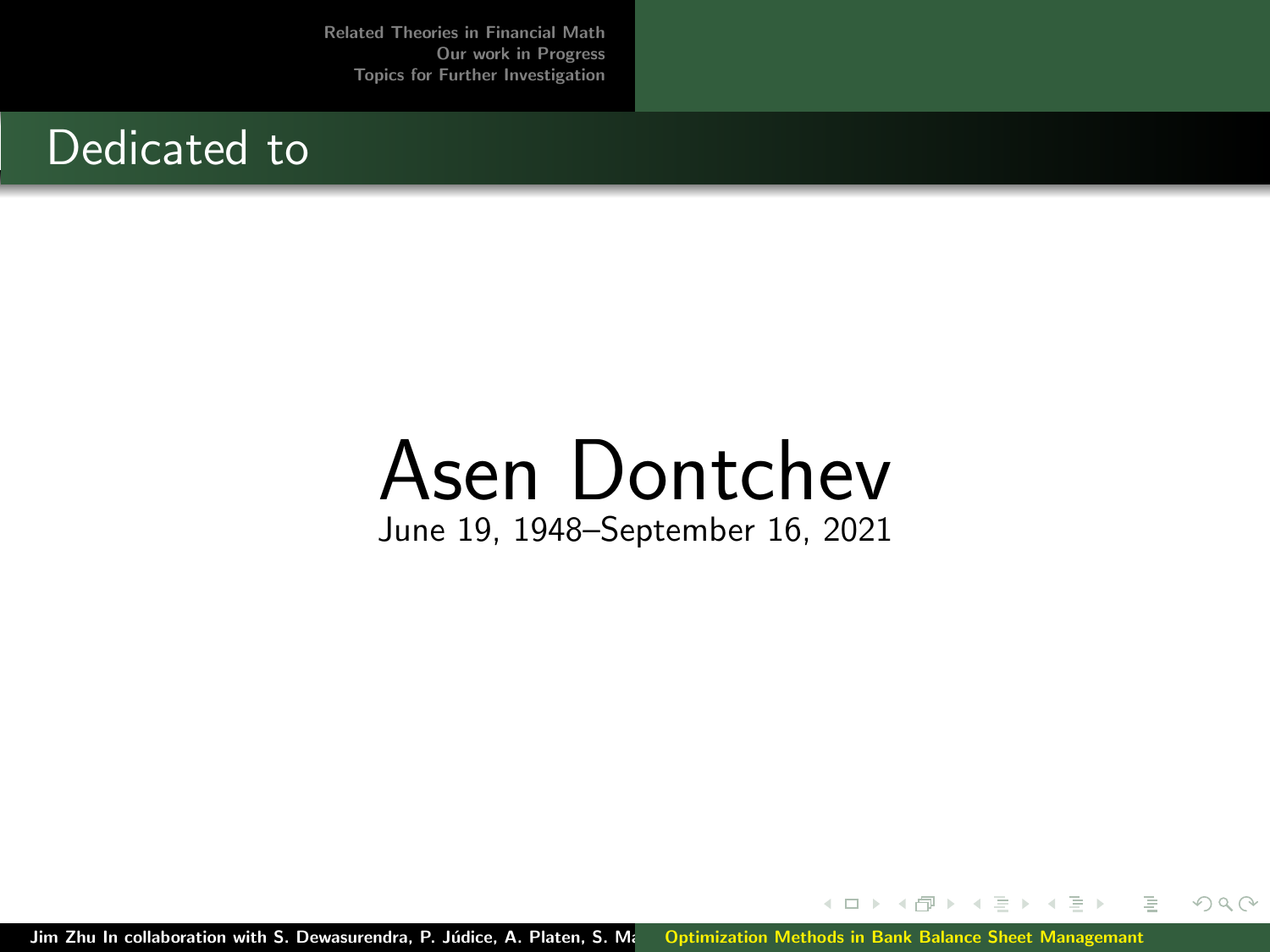## Bank Balance Sheet Managemant Problem

A bank balance sheet consists of many assets and liabilities.

Task: Maintaining a diverse portfolio to increase shareholder benefits while limiting risks.

Modeling: Constrained Optimization Problems.

Jim Zhu In collaboration with S. Dewasurendra, P. Júdice, A. Platen, S. Managetimization Methods in Bank Balance Sheet Managemant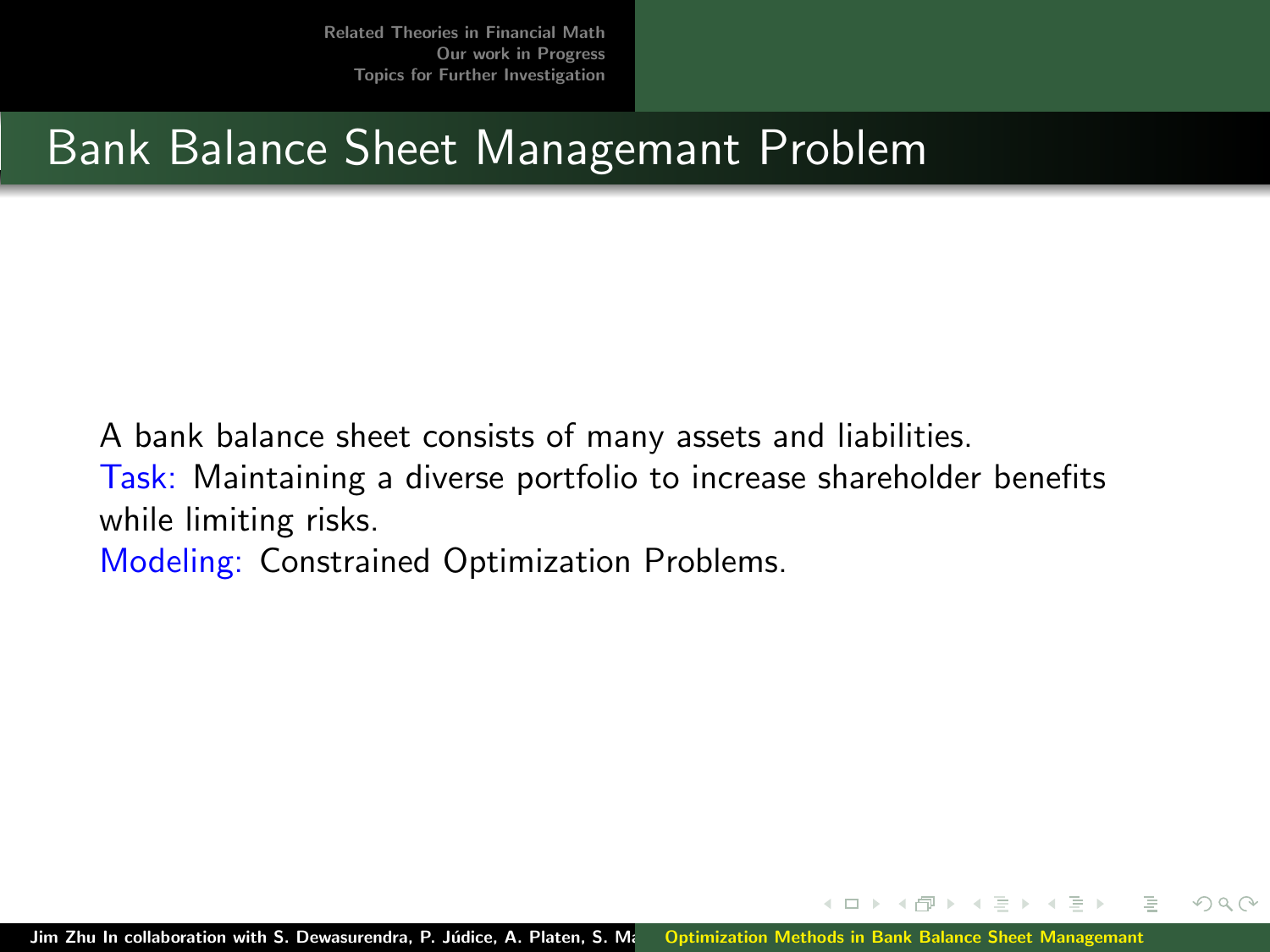# Bank Balance Sheet Managemant

- This is an industry-academic collaboration.
- We found that many methods in multi-objective and convex optimization are highly relevant and provide insight for practitioners.
- On the other hand, practical considerations often lead to interesting new directions of investigation.

 $\Omega$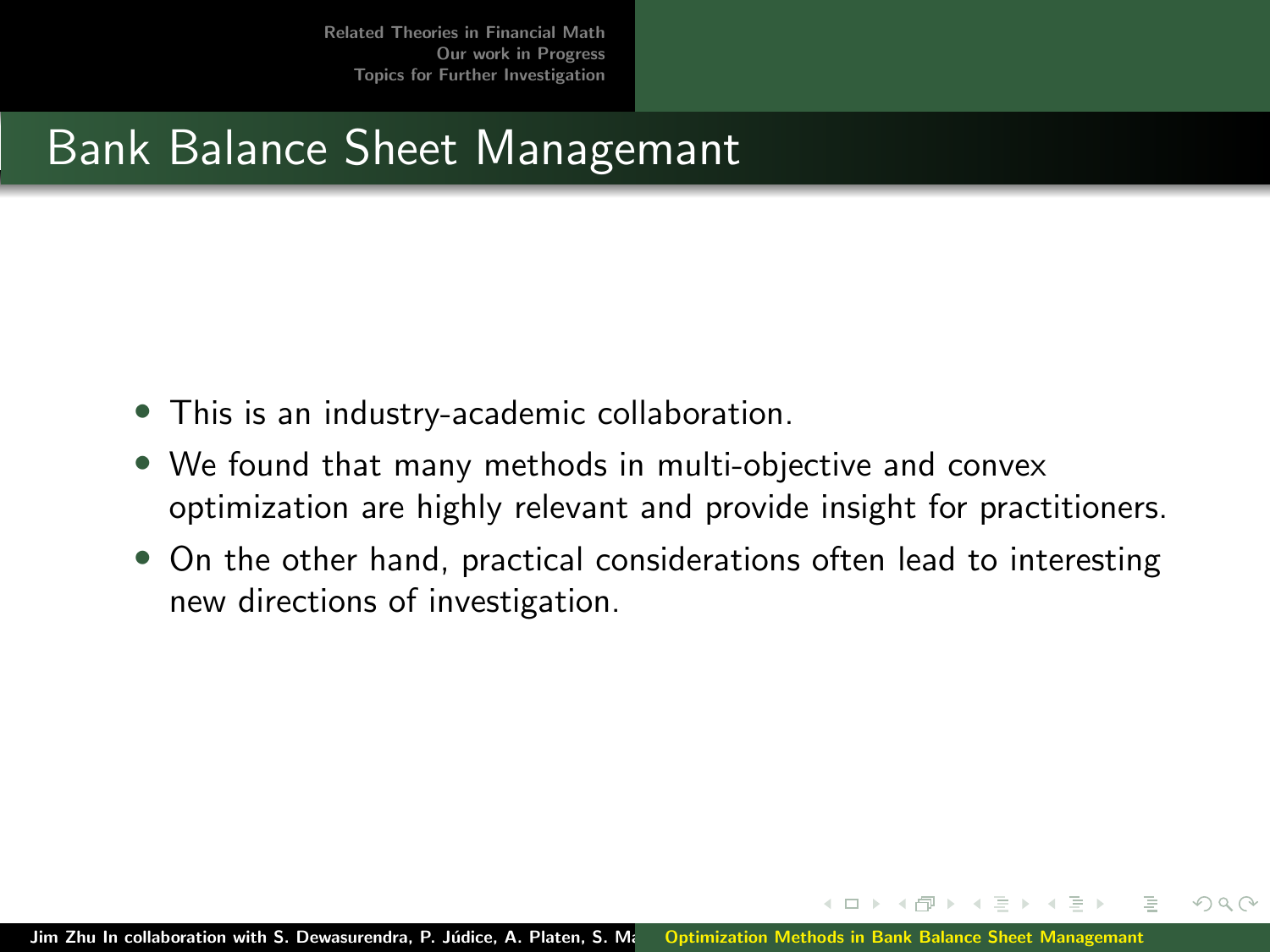[Portfolio Theory](#page-5-0) [Hedging and Derivative Pricing](#page-7-0) [Insurance and Extreme Events](#page-8-0)

 $\leftarrow$   $\Box$   $\rightarrow$ 

 $OQ$ 

### <span id="page-4-0"></span>Related Theories in Financial Math

- Portfolio Theory
- Hedging and Derivative Pricing
- Insurance and Extreme Events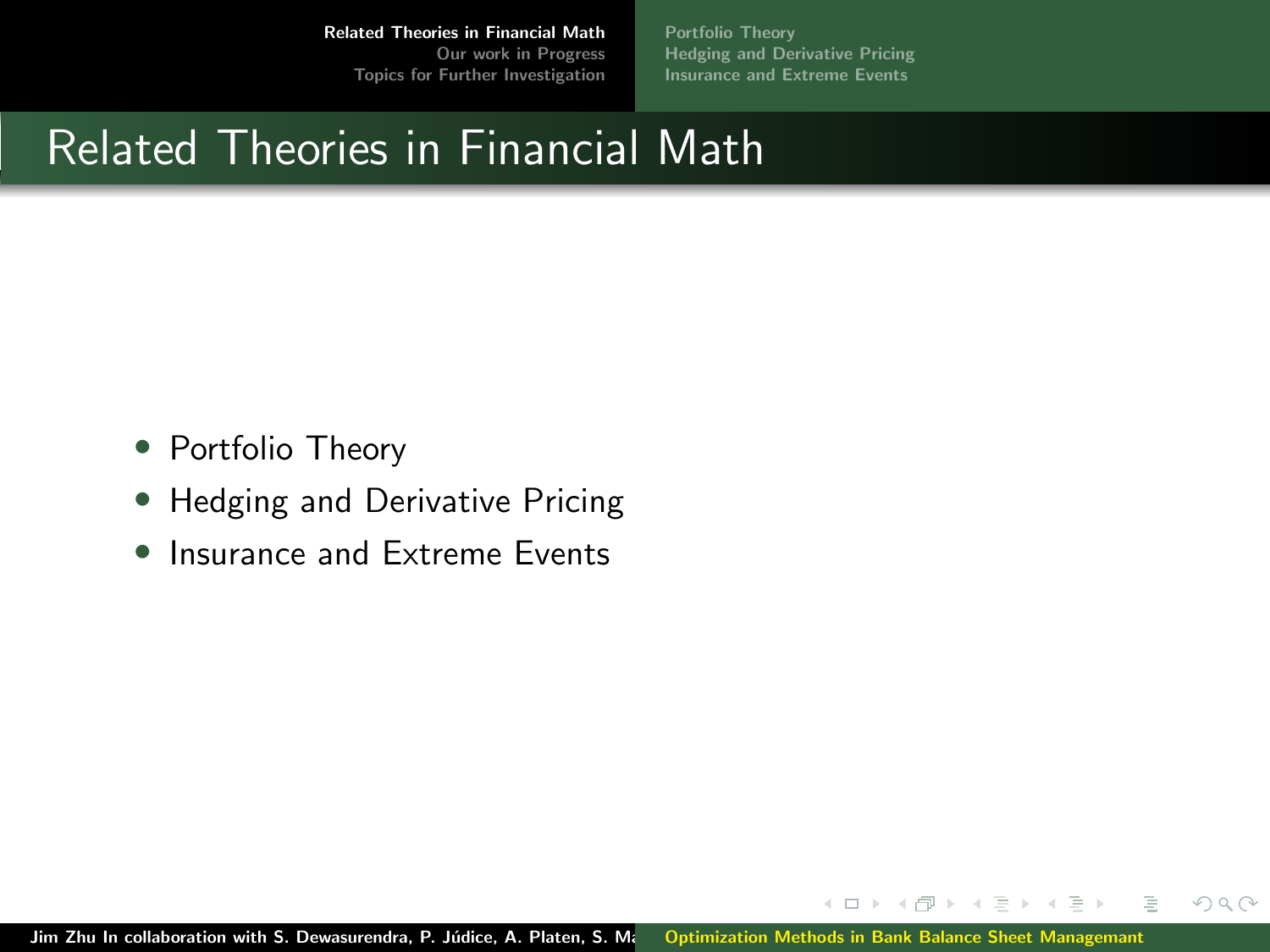[Portfolio Theory](#page-5-0) [Hedging and Derivative Pricing](#page-7-0) [Insurance and Extreme Events](#page-8-0)

 $\leftarrow$   $\Box$   $\rightarrow$ 

 $OQ$ 

## <span id="page-5-0"></span>Markowitz Portfolio Theory

Idea: Trade-off between expected return and risk measured by variance. Users: Mutual funds, Hedge funds and Banks Math: Linear-Quadratic Optimization Model

Ref: H. Markowitz, Portfolio Selection, Cowles Monograph, Vol. 16, Wiley, N.Y. 1959.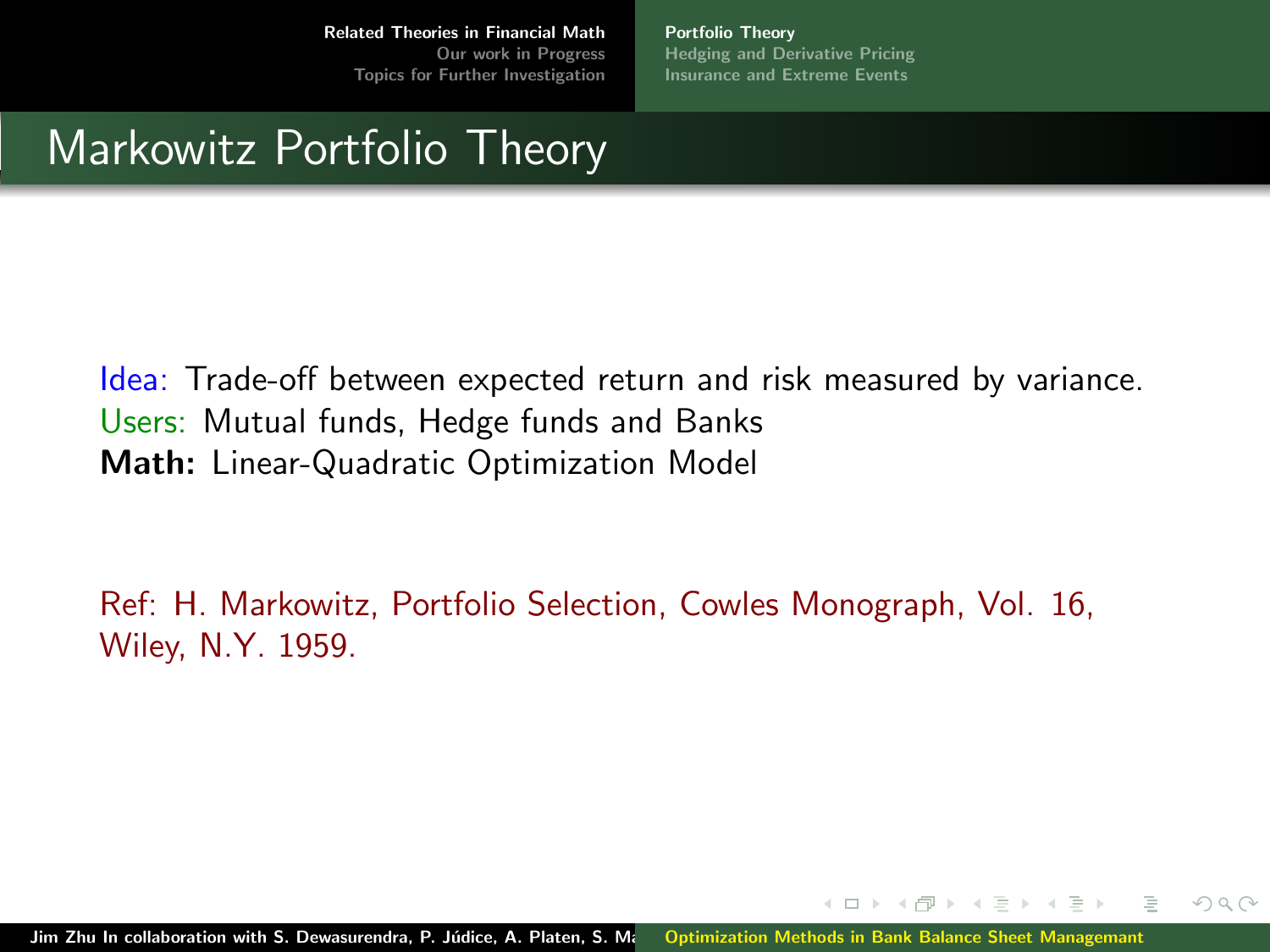[Portfolio Theory](#page-5-0) [Hedging and Derivative Pricing](#page-7-0) [Insurance and Extreme Events](#page-8-0)

4 ロト ィ*ー* 

 $\Omega$ 

# Growth Optimal Portfolio Theory

Idea: Maximizing a log utility function. Supposedly taking care of both reward and risk. Users: Mutual funds, Hedge funds and Banks Math: Convex optimization

Ref: L. C. McLean, E.O. Thorpe, W.T. Ziemba, The Kelly Capital Growth Investment criterion, theory and practice, World Scientific, Singapore, 2011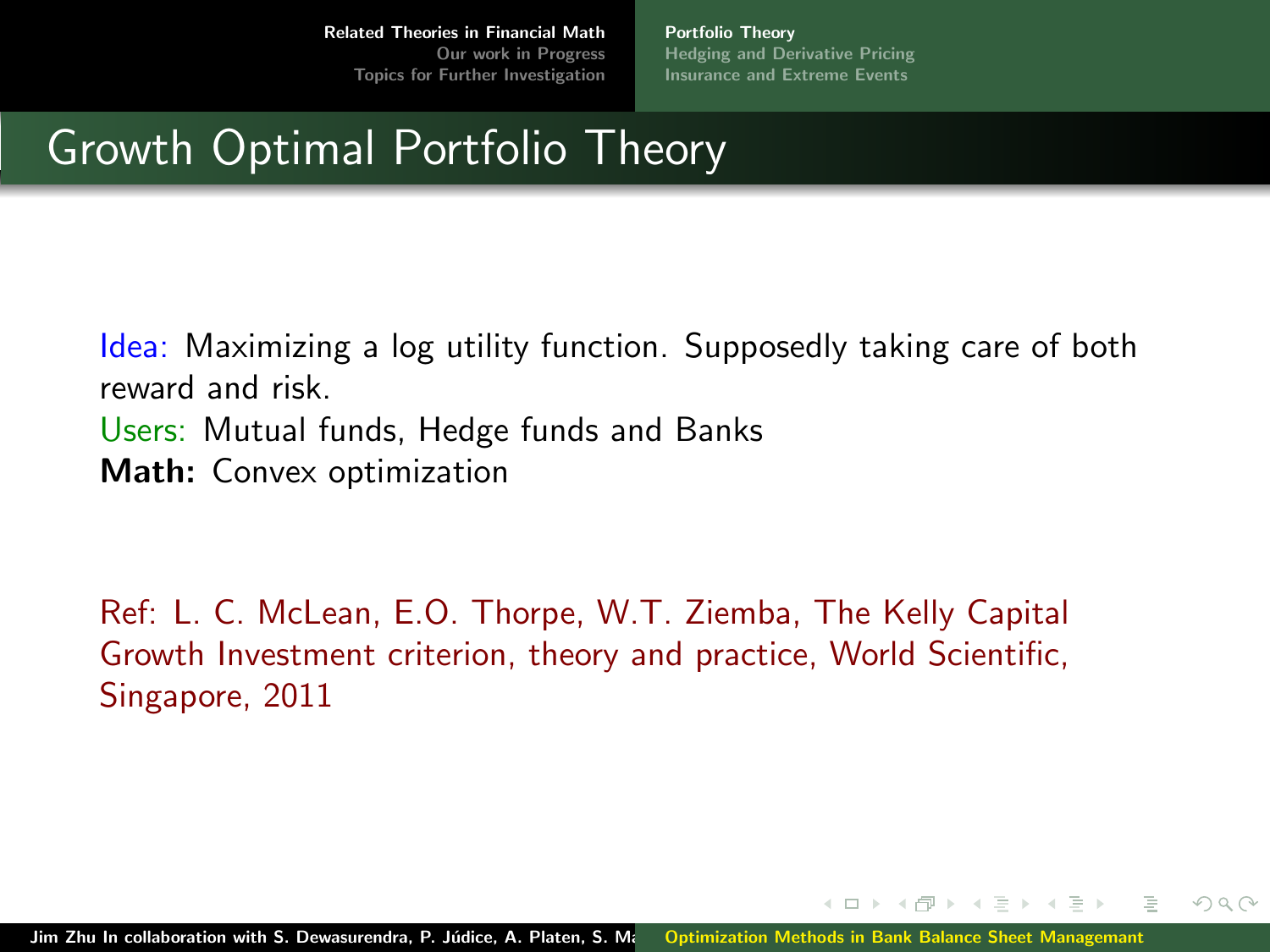[Portfolio Theory](#page-5-0) [Hedging and Derivative Pricing](#page-7-0) [Insurance and Extreme Events](#page-8-0)

 $\Omega$ 

# <span id="page-7-0"></span>Hedging and Derivative Pricing

Idea: Using dynamical hedging one can replicate the behavior of a financial derivative with the underlying and, therefore, derive its 'fair' price.

Users: Investment Banks, Banks and Insurance companies

Math: Stochastic Differential Equations and Feymann-Kac formula

Ref: F. Black and M. Scholes, The price of options and corporate liabilities, J. Polit. Econ. 81, 637-645, (1973)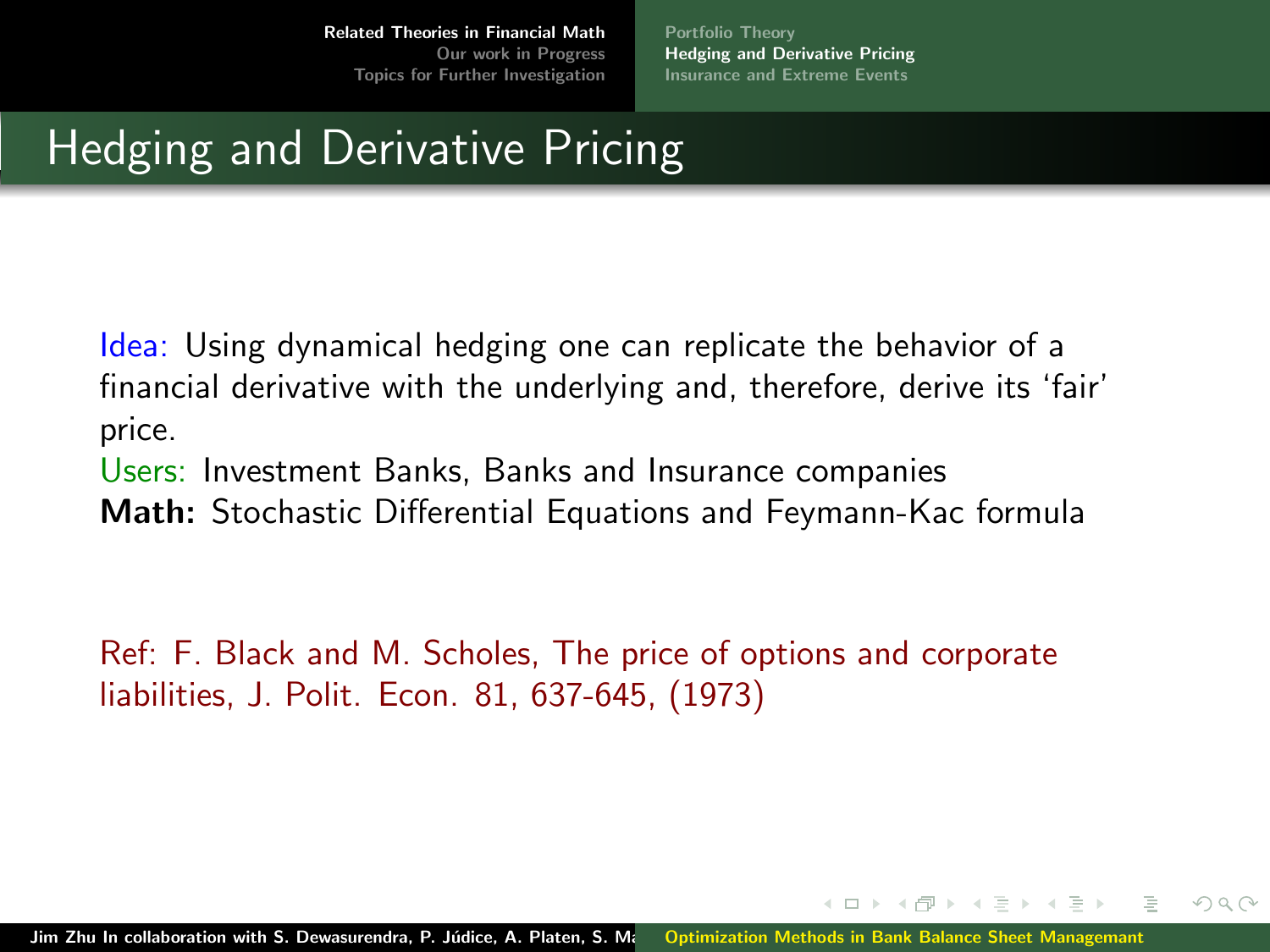[Portfolio Theory](#page-5-0) [Hedging and Derivative Pricing](#page-7-0) [Insurance and Extreme Events](#page-8-0)

 $\leftarrow$   $\Box$   $\rightarrow$ 

 $OQ$ 

### <span id="page-8-0"></span>Insurance and Extreme Events

Idea: Pay attention to the consequence of rare but extreme events. Users: Insurance company, banks and government regulatory and planning agencies.

Math: Extreme value theory.

Ref: A. J. McNeil, R. Frey and P. Embrechts, Quantitative Risk Management, Princeton University Press, 2015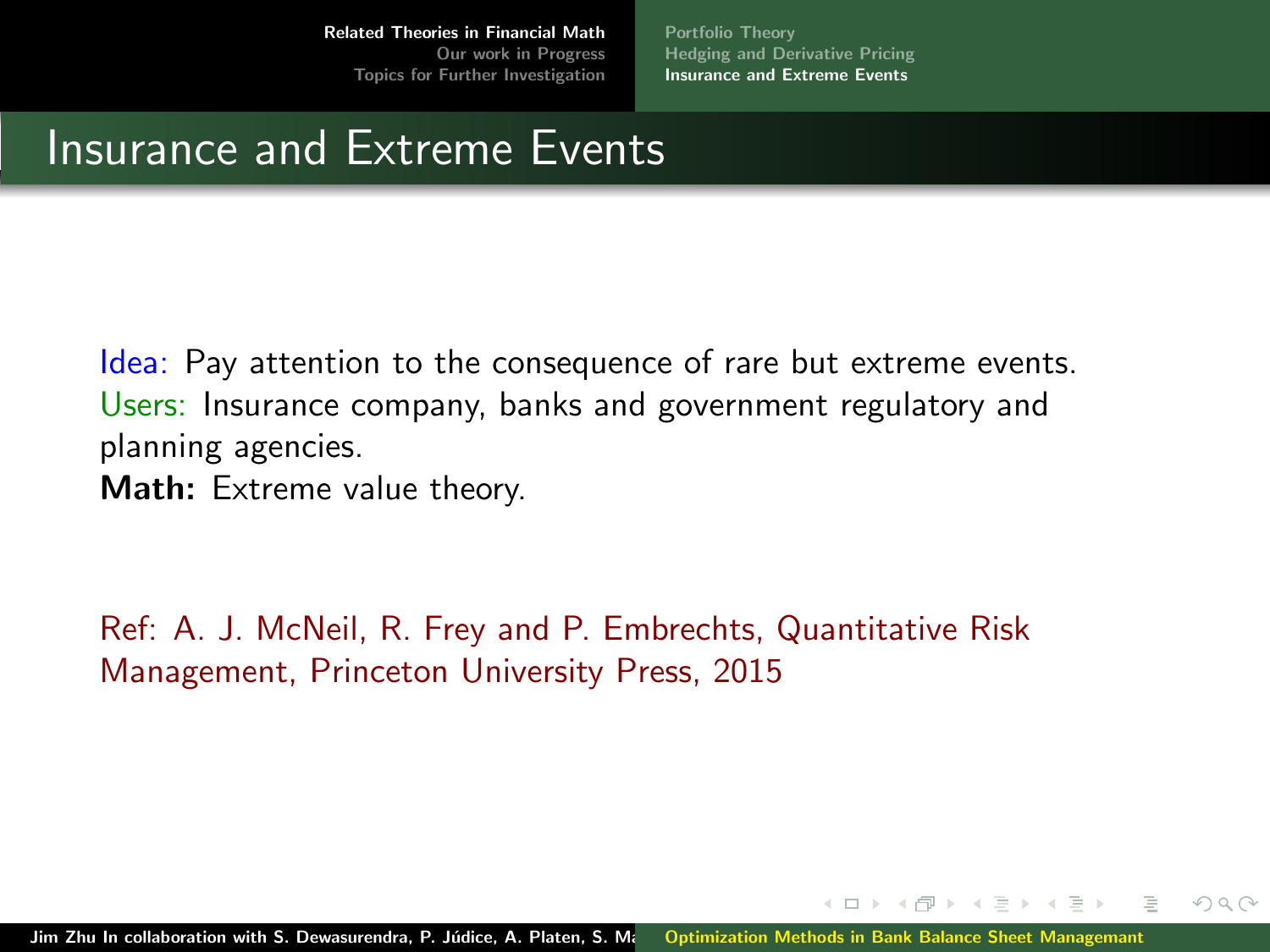[Use Modified Growth Optimal Portfolio Theory](#page-9-0) [A General Framework for Portfolio Theory](#page-13-0) [Linear Model](#page-18-0) [Linear-Quadratical Model](#page-25-0) [Duality](#page-26-0)

 $\leftarrow$ 

 $OQ$ 

# <span id="page-9-0"></span>Growth Optimal Portfolio (GOP) Theory

The first line of our investigation follows the idea of GOP. Find a portfolio that maximize the log utility so as to maximize the growth. Problem: too risky.



Figure: Log return curve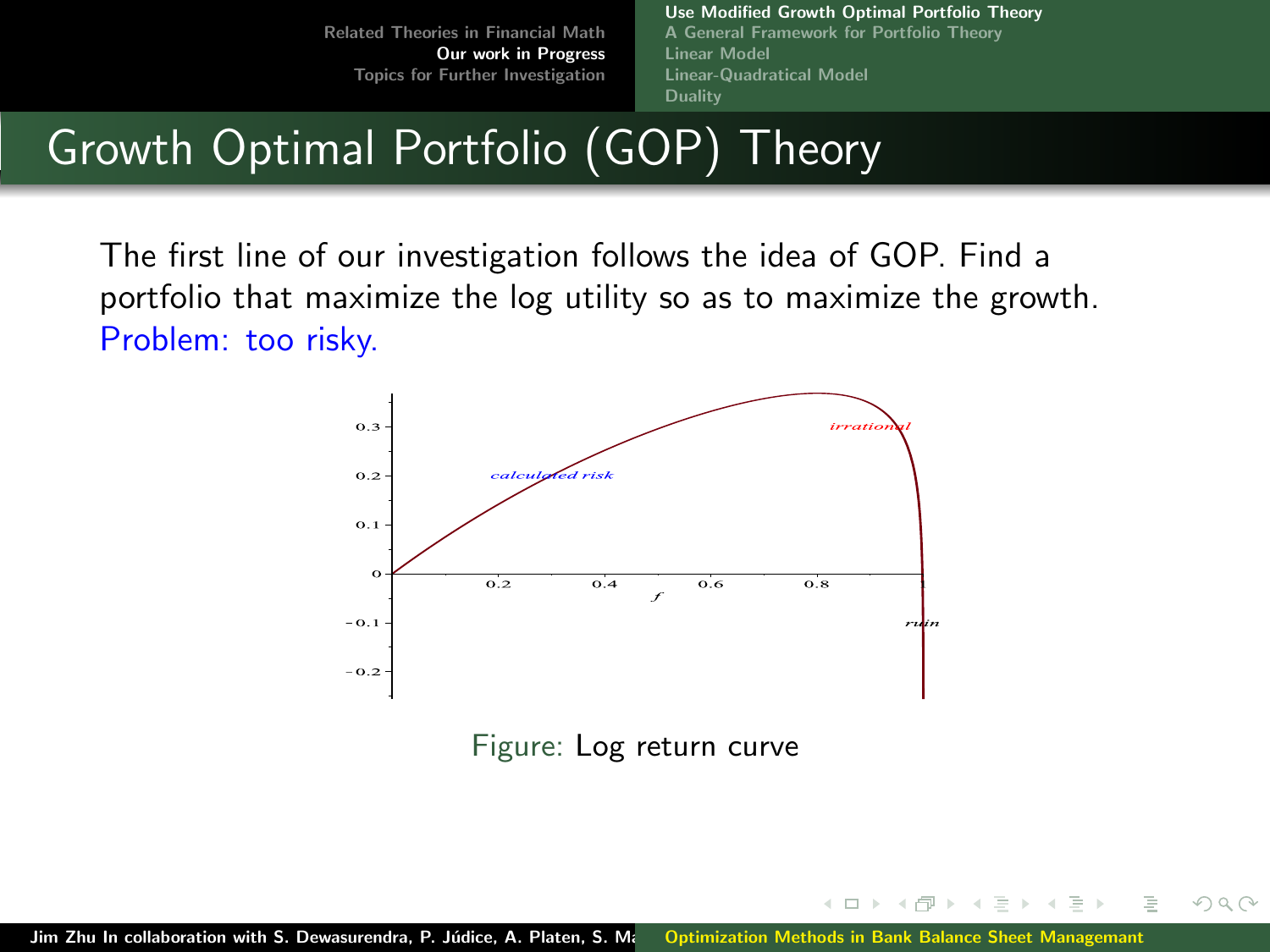[Use Modified Growth Optimal Portfolio Theory](#page-9-0) [A General Framework for Portfolio Theory](#page-13-0) [Linear Model](#page-18-0) [Linear-Quadratical Model](#page-25-0) [Duality](#page-26-0)

 $(1 - 17)$ 

 $OQ$ 

# <span id="page-10-0"></span>Modified Growth Optimal Portfolio Theory

The main reason why GOP is too risky is that it assumes investing in infinite horizon. Considering total return in a finite investment horizon, we have a bell shaped curve:



Figure: Return curve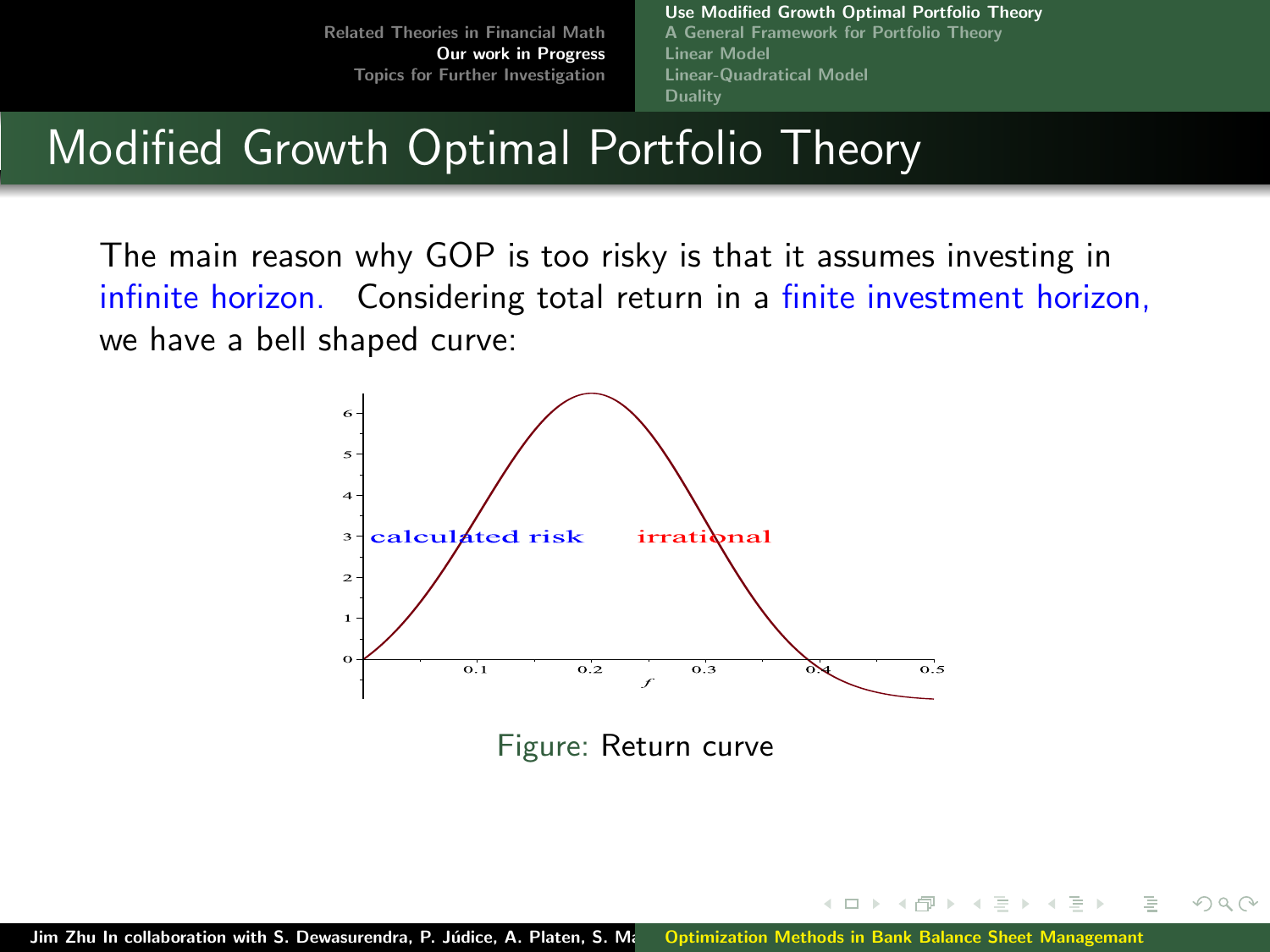[Use Modified Growth Optimal Portfolio Theory](#page-9-0) [A General Framework for Portfolio Theory](#page-13-0) [Linear Model](#page-18-0) [Linear-Quadratical Model](#page-25-0) [Duality](#page-26-0)

# <span id="page-11-0"></span>Modified Growth Optimal Portfolio Theory

Two alternative optimal points appears: the best return/leverage ratio and the inflection point.



Figure: Finite investment horizon

Ref: R. Vince and Q. J. Zhu, Optimal betting sizes for the game of Blackjack, Risk J. Portf. Mnag. 4, 53-75 (2015) M. Lopez de Prado, R. Vince and Q. J. Zhu, Optimal risk budgeting under a finite investment horizon, MDPI Risks,  $7(3)$  $7(3)$ ,  $86$  $86$ ,  $(2019)$  $(2019)$  $(2019)$  $(2019)$  $(2019)$  $(2019)$ .  $\Omega$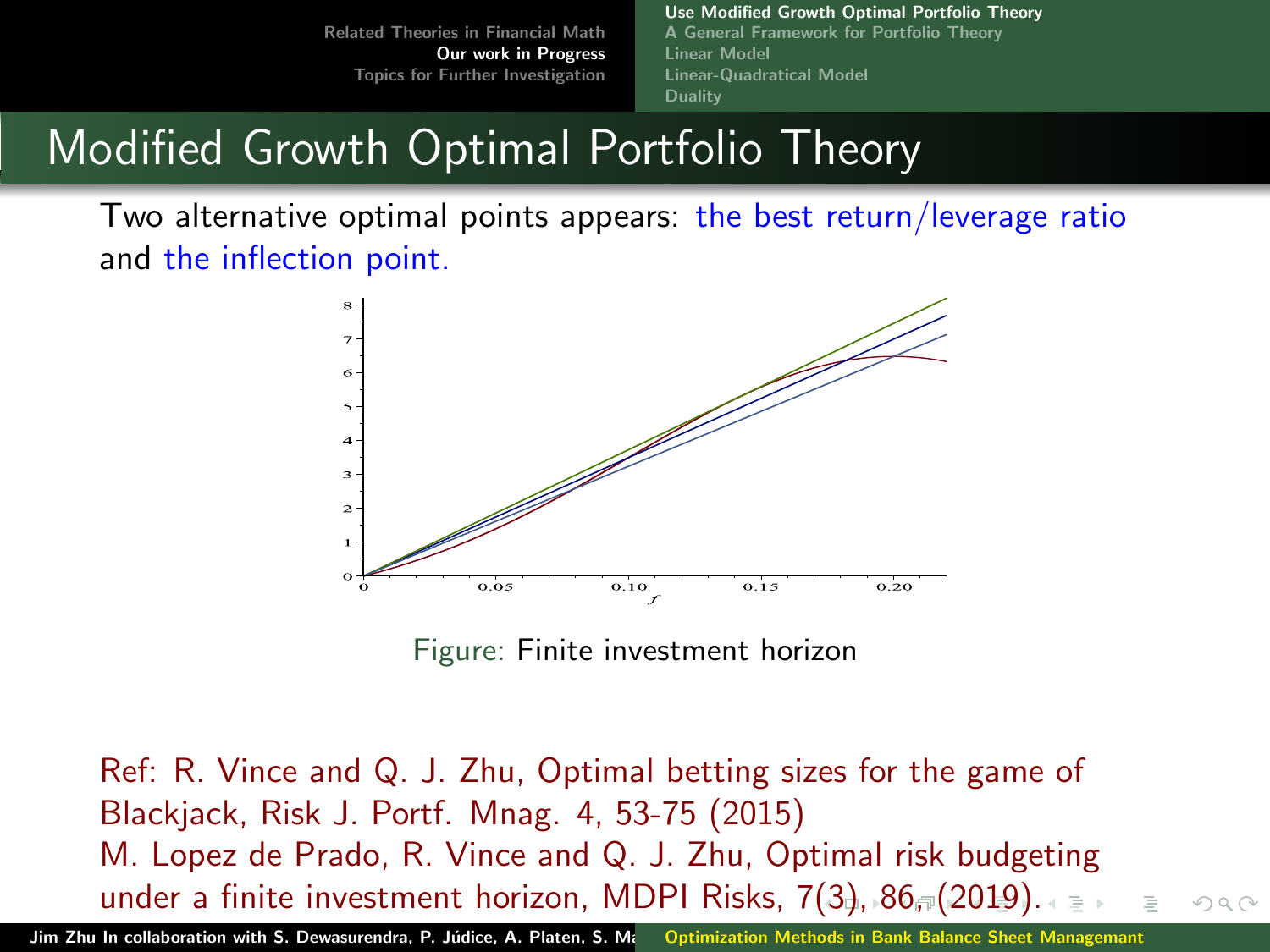[Use Modified Growth Optimal Portfolio Theory](#page-9-0) [A General Framework for Portfolio Theory](#page-13-0) [Linear Model](#page-18-0) [Linear-Quadratical Model](#page-25-0) [Duality](#page-26-0)

 $\Omega$ 

# <span id="page-12-0"></span>Modified Growth Optimal Portfolio Theory

Applying to bank balance sheet problem these alternative optimal portfolios provide better balance between return and risk.

On going further investigation is focusing on replacing return/leverage ratio by return/risk ratio and sensitivity.

 $Ref: S.$  Dewasurendra, P. Júdice and Q. J. Zhu, The optimal leverage level of the banking sector, Risks, MDPI 7(2), 51 (2019)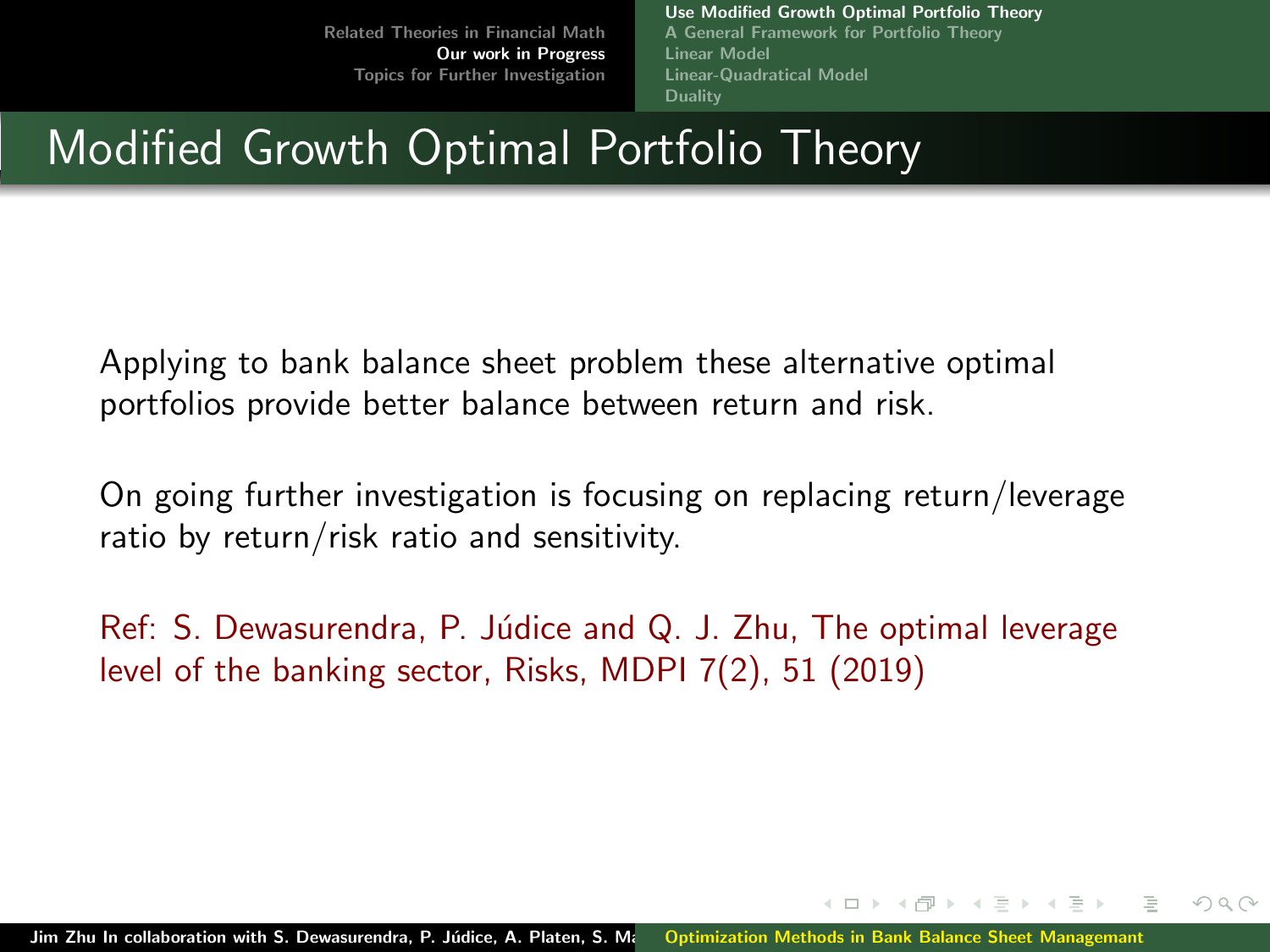[Use Modified Growth Optimal Portfolio Theory](#page-9-0) [A General Framework for Portfolio Theory](#page-13-0) [Linear Model](#page-18-0) [Linear-Quadratical Model](#page-25-0) [Duality](#page-26-0)

4 ロト ィ*ー* 

 $\Omega$ 

# <span id="page-13-0"></span>A General Framework for Portfolio Theory

Another line of investigation follows the idea of Markowitz portfolio theory: trade-off between utility  $u : A \mapsto \mathbb{R}$  and vector valued risk function  $\mathfrak{r}: A \mapsto \mathbb{R}^M$  defined on the set of addmissible portfolios A.

### Efficient Portfolio

A portfolio  $x^* \in A$  is Pareto efficient provided that there does not exist any  $x' \in A$  such that either

$$
[\mathfrak{r}\left(x'\right) \le \mathfrak{r}\left(x^*\right) \quad \text{and} \quad \mathfrak{u}\left(x'\right) > \mathfrak{u}\left(x^*\right)]
$$

or

$$
\left[\mathfrak{r}\left(x^{\prime}\right) \leq \mathfrak{r}\left(x^{*}\right), \mathfrak{r}\left(x^{\prime}\right) \neq \mathfrak{r}\left(x^{*}\right), \quad \text{and} \quad \mathfrak{u}\left(x^{\prime}\right) \geq \mathfrak{u}\left(x^{*}\right)\right]
$$

holds.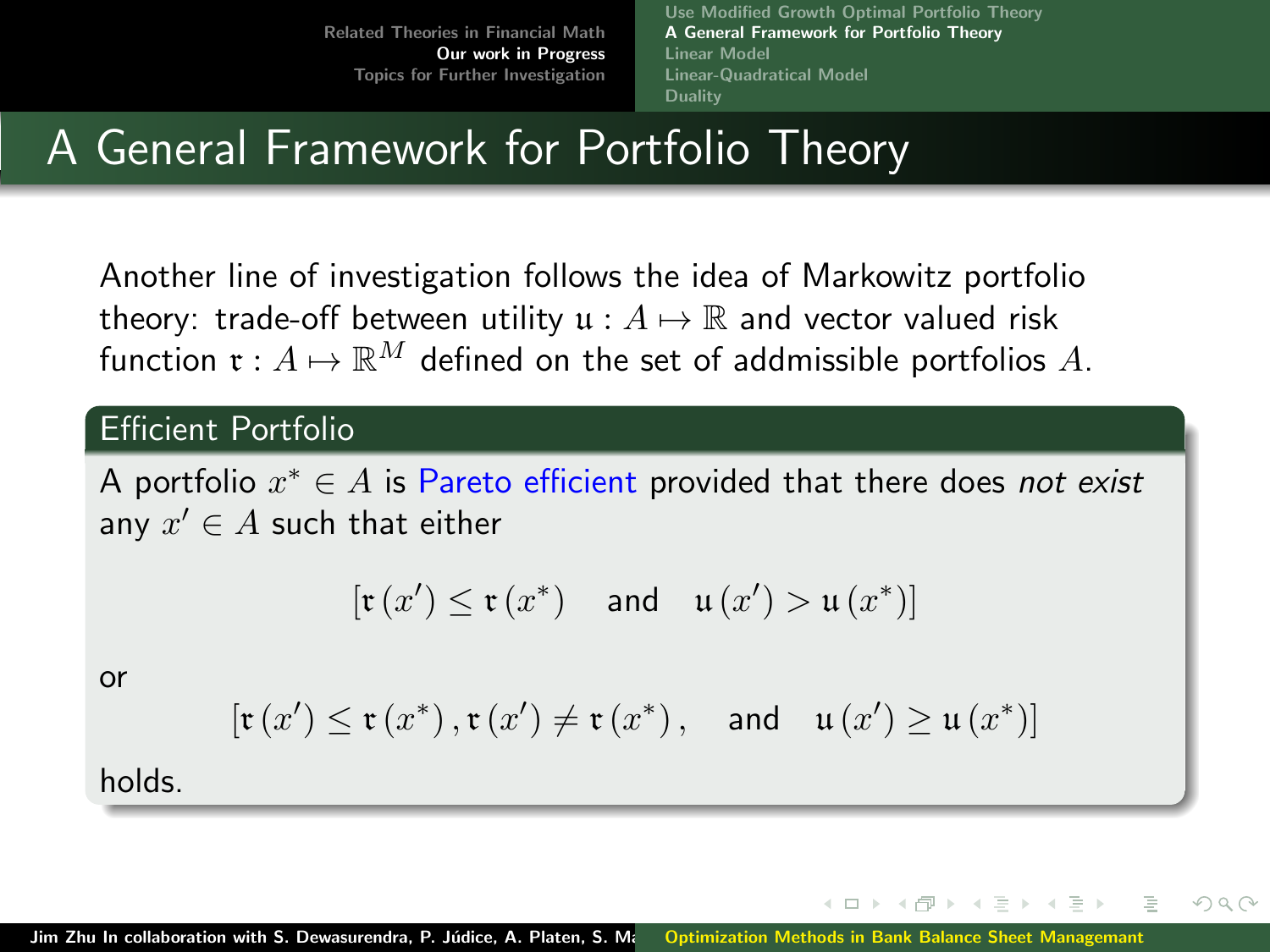[Use Modified Growth Optimal Portfolio Theory](#page-9-0) [A General Framework for Portfolio Theory](#page-13-0) [Linear Model](#page-18-0) [Linear-Quadratical Model](#page-25-0) [Duality](#page-26-0)

← □ → → 一句

 $\Omega$ 

### <span id="page-14-0"></span>A General Framework for Portfolio Theory

We focused on the Pareto efficient frontier in the risk-reward space and relate it to the corresponding efficient portfolios.

### Efficient Frontier

 $\mathcal{G}_{\textrm{eff}}=\mathcal{G}_{\textrm{eff}}(\mathfrak{r},\mathfrak{u};A):=\{(r,\mu)\,:\,\,\textrm{there exists an efficient portfolio}\,\, x^*\in A\}$ with  $\mathfrak{r}(x^*) = r$  and  $\mathfrak{u}(x^*) = \mu$ .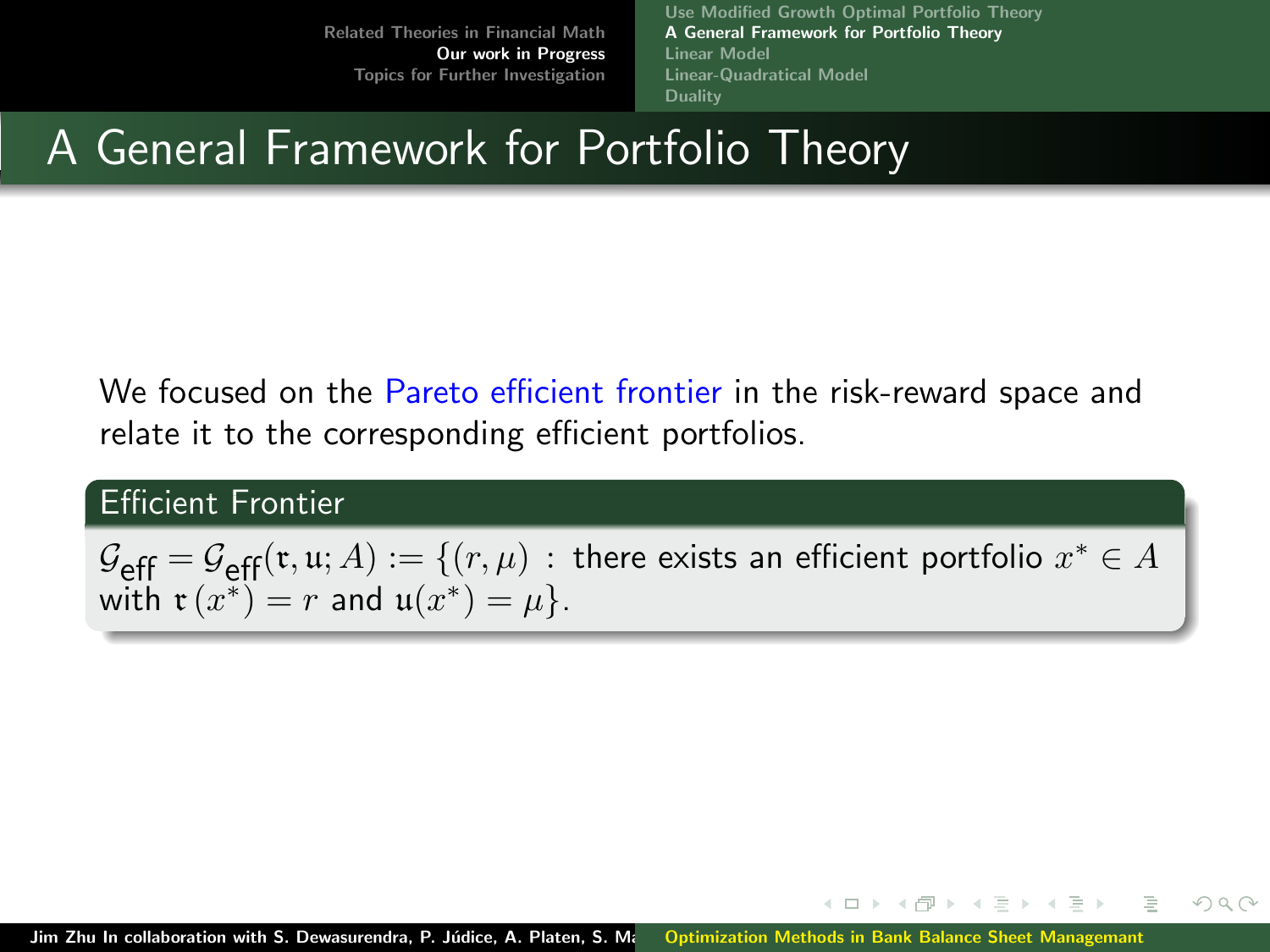[Use Modified Growth Optimal Portfolio Theory](#page-9-0) [A General Framework for Portfolio Theory](#page-13-0) [Linear Model](#page-18-0) [Linear-Quadratical Model](#page-25-0) [Duality](#page-26-0)

# <span id="page-15-0"></span>Efficient frontier: one risk

Key results: The Pareto efficient set is a connected set that can be represented using the graphs of a combination of convex and concave functions in the risk-reward space, which maps continuously to efficient portfolios.



Figure:  $\mathcal{G}_{\text{eff}}$  examples with one risk

Ref: S. Maier-Paape, P. Júdice, A. Platen and Q. J. Zhu, Scalar and Vector Risk in the General Framework of Portfoli[o T](#page-14-0)[he](#page-16-0)[o](#page-14-0)[ry,](#page-15-0)[w](#page-12-0)[or](#page-13-0)[k](#page-17-0)[i](#page-18-0)[n](#page-8-0)[g](#page-9-0) [b](#page-26-0)[o](#page-27-0)[ok](#page-0-0)[..](#page-31-0)  $\Omega$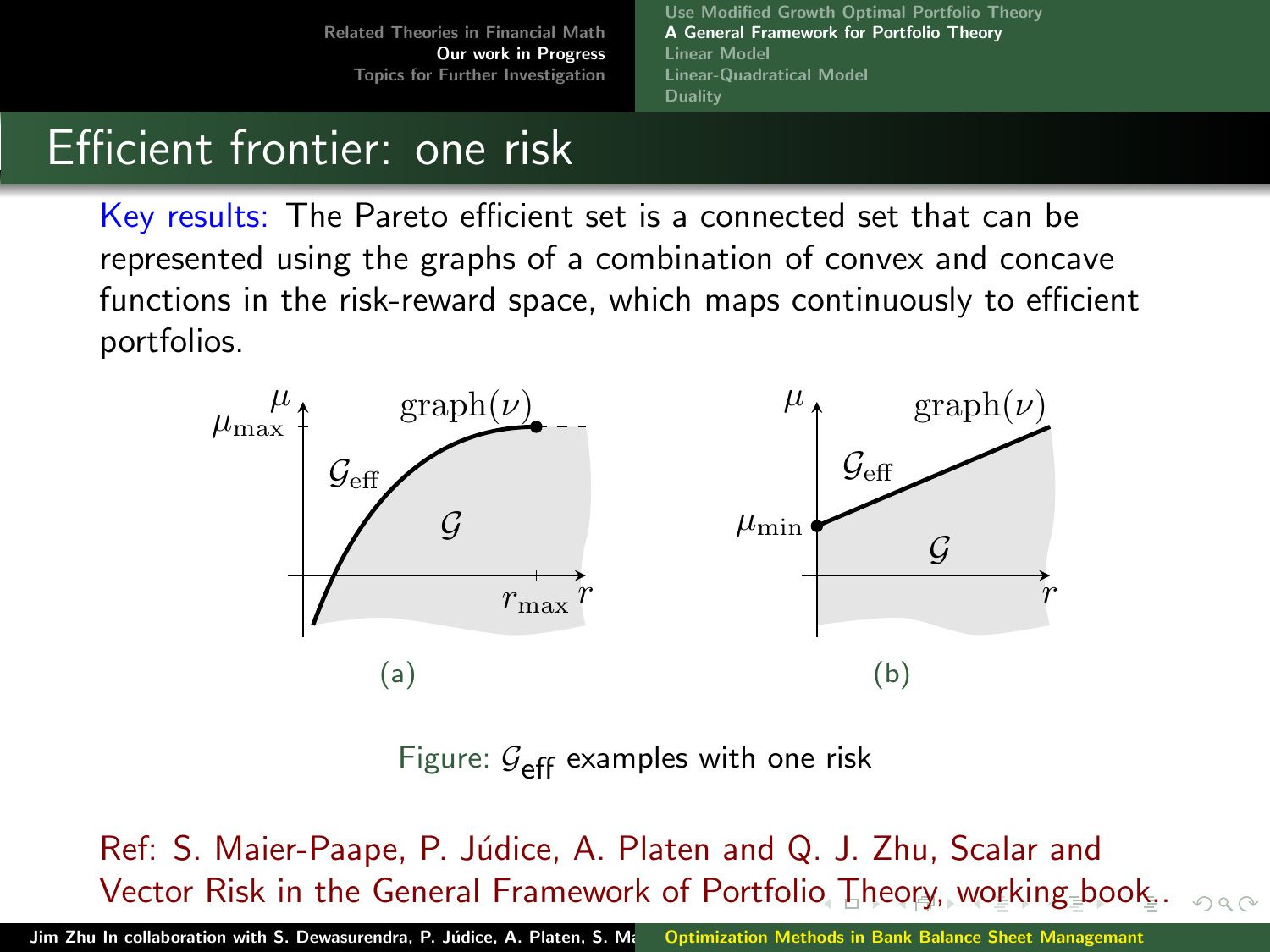[Use Modified Growth Optimal Portfolio Theory](#page-9-0) [A General Framework for Portfolio Theory](#page-13-0) [Linear Model](#page-18-0) [Linear-Quadratical Model](#page-25-0) **[Duality](#page-26-0)** 

 $\Omega$ 

### <span id="page-16-0"></span>Efficient frontier: one risk

### Graph (b) corresponds to

### Two fund separation theorem

Trade-off between expected return and variance, the efficient frontier is a straight line that passes through two points: a risk free bond and a "market portfolio" of risky assets. Thus, all efficient portfolios can be derived as a linear combination of the two.

This is the theoretical foundation for index investing. It shows why properties of the efficient frontier matter.

Ref: J. Tobin, Liquidity preference as behavior towards risk. Review of Economic Studies, 25(1):65-86, (1958)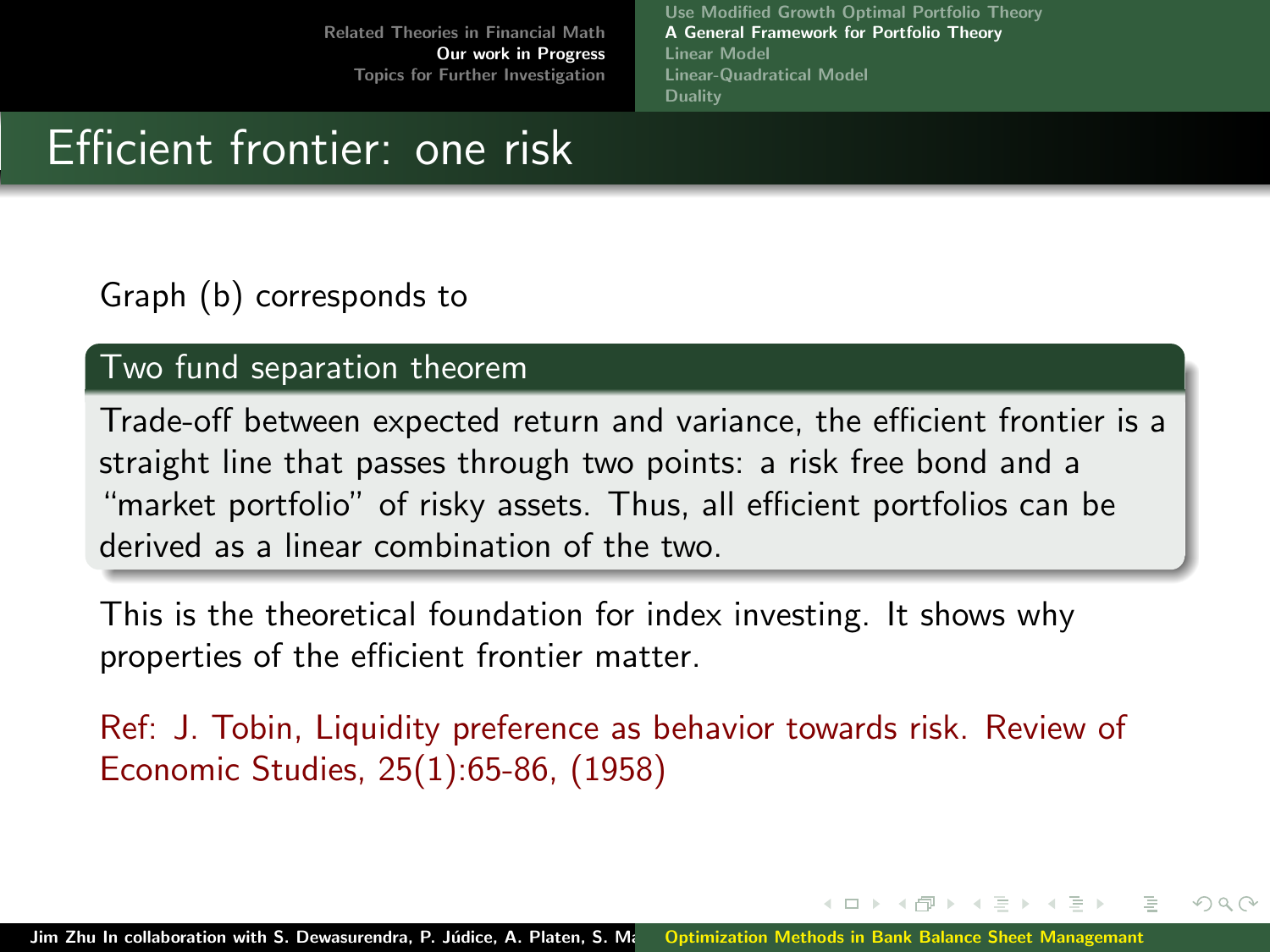[Use Modified Growth Optimal Portfolio Theory](#page-9-0) [A General Framework for Portfolio Theory](#page-13-0) [Linear Model](#page-18-0) [Linear-Quadratical Model](#page-25-0) **[Duality](#page-26-0)** 

 $\leftarrow$   $\Box$   $\rightarrow$ 

 $OQ$ 

### <span id="page-17-0"></span>Efficient frontier: multiple-risks

Complications arise when there are multiple risks: moving between efficient portfolios becomes harder.



Figure:  $G_{\text{eff}}$  with multiple risks.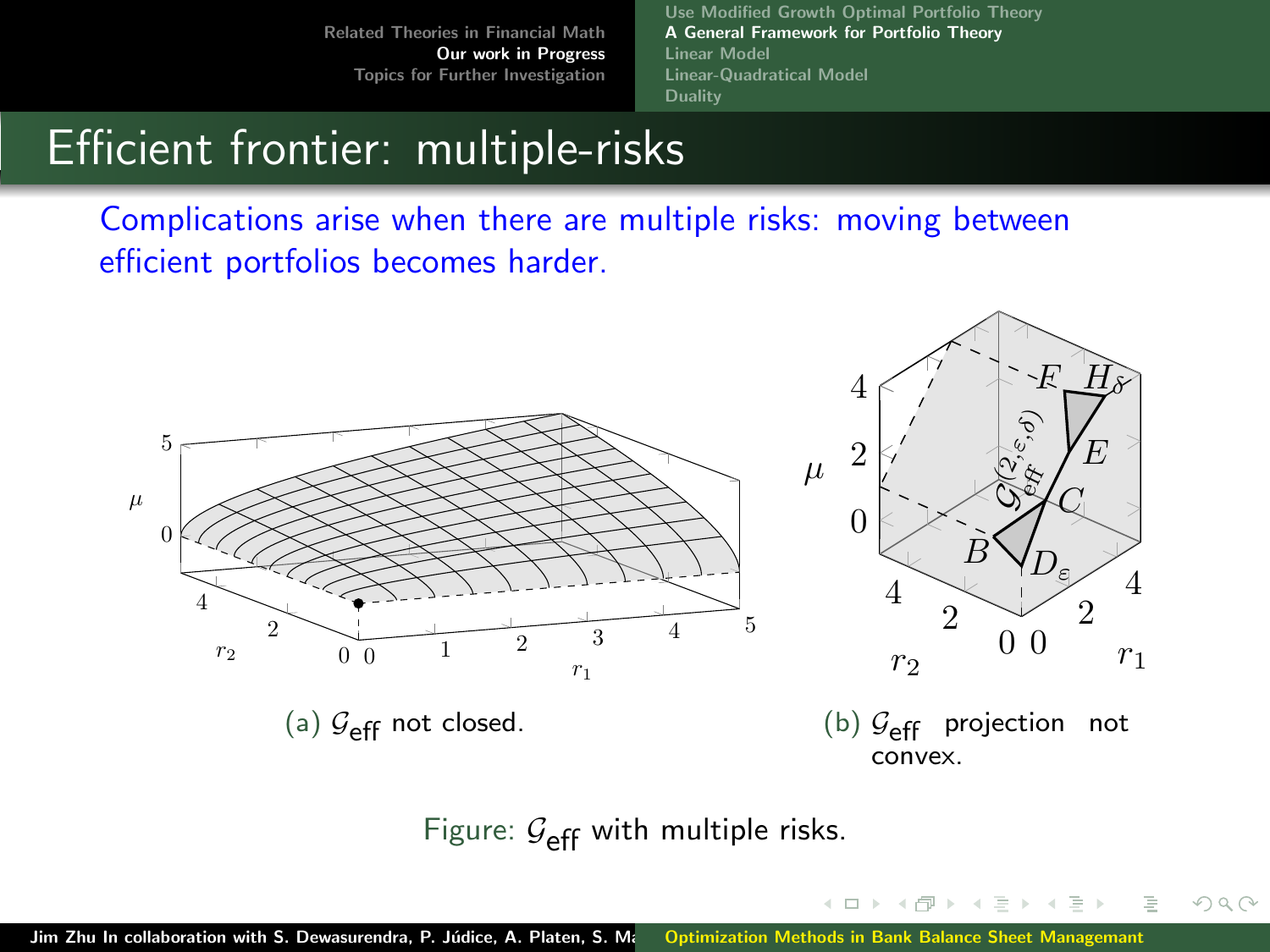[Use Modified Growth Optimal Portfolio Theory](#page-9-0) [A General Framework for Portfolio Theory](#page-13-0) [Linear Model](#page-18-0) [Linear-Quadratical Model](#page-25-0) **[Duality](#page-26-0)** 

 $\Omega \cap \Omega$ 

### <span id="page-18-0"></span>Linear Model

Applying the general framework to the concrete problem of bank balance sheet requires to specify the reward (utility) and risk functions. The simplest case is to assume that they are all linear. We illustrate this with a case study involving interest and credit risks with related information summarized in the table below:

| Asset        | allocation | returns | interest risk | credit risk |
|--------------|------------|---------|---------------|-------------|
| General      | $x_k$      | $r_k$   | $\imath_k$    | $c_k$       |
| <b>Bonds</b> | Чi         |         |               | none        |
| Fed fund     | YО         | ռո      | none          | none        |

Table: Notation

Ref. P. Júdice and Q. J. Zhu, Bank Balance Sheet Allocation, .Journal of Banking and Finance, Vol. 133, 2021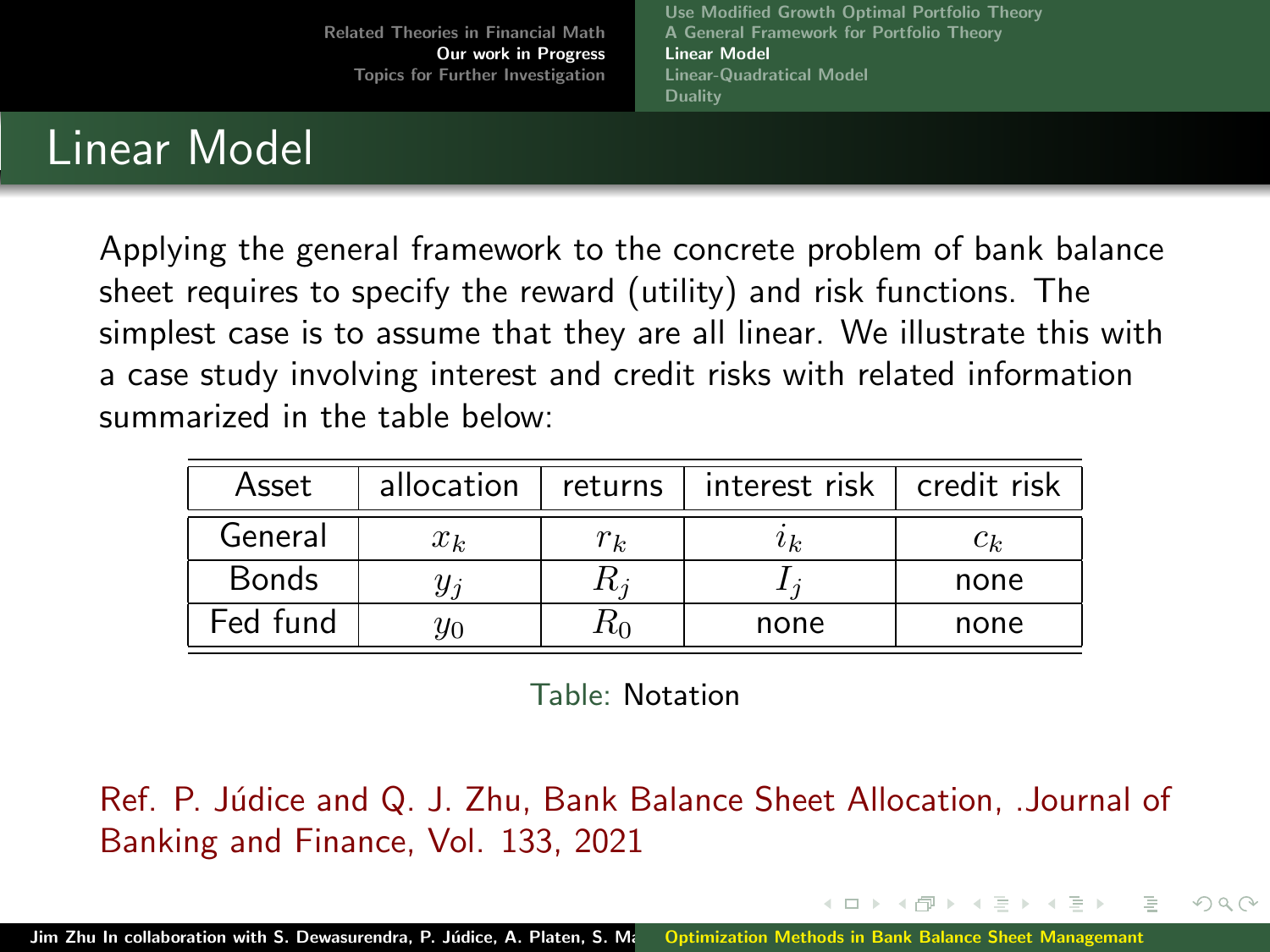[Use Modified Growth Optimal Portfolio Theory](#page-9-0) [A General Framework for Portfolio Theory](#page-13-0) [Linear Model](#page-18-0) [Linear-Quadratical Model](#page-25-0) **[Duality](#page-26-0)** 

 $\leftarrow$   $\Box$   $\rightarrow$   $\rightarrow$   $\Box$   $\rightarrow$   $\rightarrow$ 

ミャイミャ

 $OQ$ 

## Linear Progrmming Model: Primal

Based on the information in the table, we can form a linear programming problem

$$
p = \max \sum_{k=1}^{n} (r_k - R_0)x_k + \sum_{j=-s}^{l} sgn(j)(R_j - R_0)y_j + R_0e
$$
  
subject to  

$$
\lambda^i \qquad \sum_{k=1}^{n} i_k x_k + \sum_{j=-s}^{l} sgn(j)I_j y_j \le i
$$

$$
\lambda^c \qquad \sum_{k=1}^{n} c_k x_k \le c,
$$

where long bonds are represented with  $j > 0$  and short bonds with  $j < 0$ . The  $\lambda$ 's are the dual variables.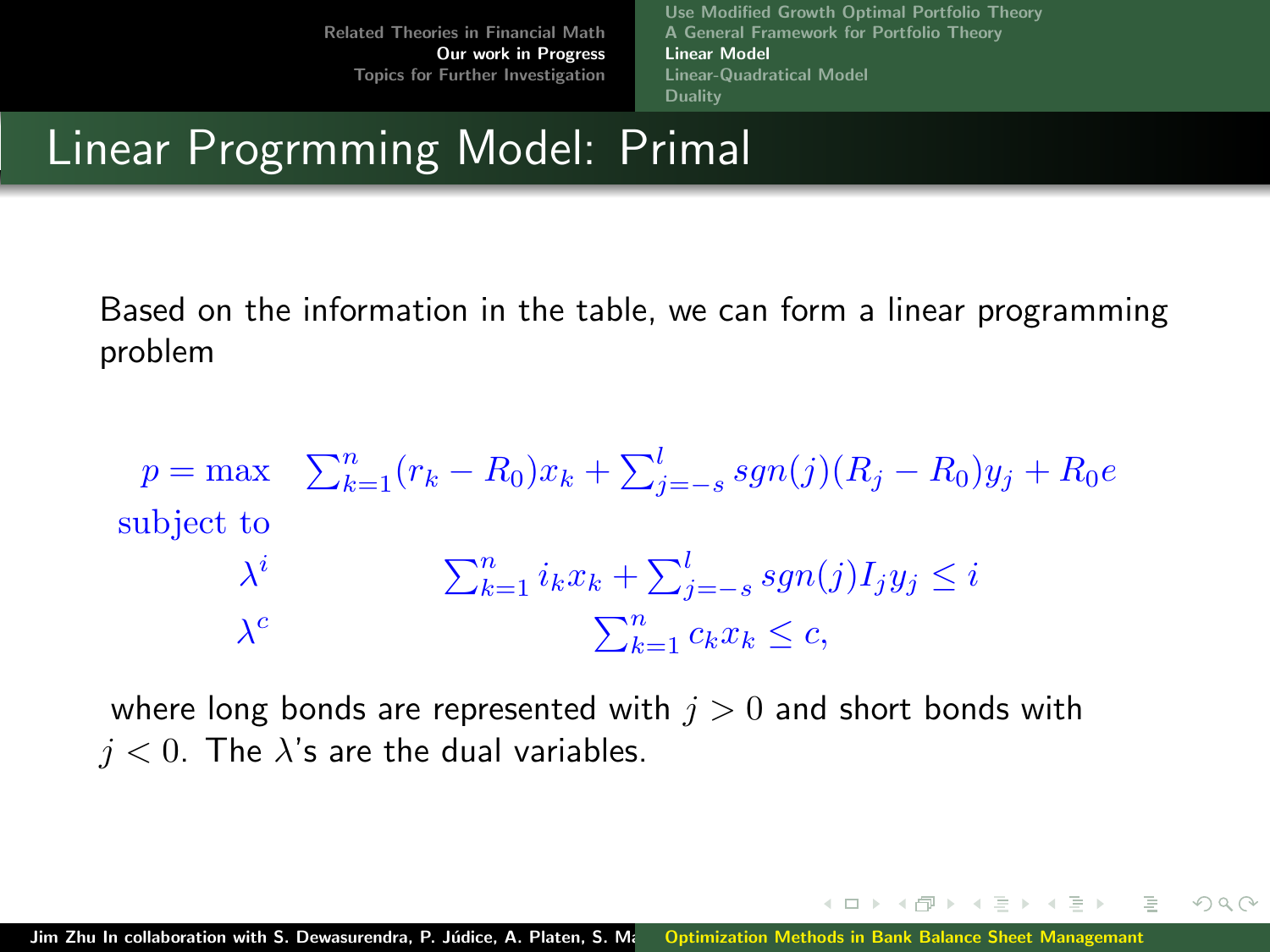[Use Modified Growth Optimal Portfolio Theory](#page-9-0) [A General Framework for Portfolio Theory](#page-13-0) [Linear Model](#page-18-0) [Linear-Quadratical Model](#page-25-0) [Duality](#page-26-0)

← □ → → 一句

 $OQ$ 

### Linear Programming Model: Dual

$$
d = \min \qquad \qquad i\lambda^i + c\lambda^c
$$
\nsubject to\n
$$
x_k \qquad i_k\lambda^i + c_k\lambda^c \ge r_k - R_0, k = 1, \dots, n
$$
\n
$$
y_j \quad sgn(j)I_j\lambda^i \ge sgn(j)(R_j - R_0), j = -s, \dots, l
$$
\n
$$
\lambda^i, \lambda^c \ge 0.
$$

The constriants corresponding to  $y_i$  (bonds) gives us

$$
u := \min_{j=1,...,s} \frac{R_{-j} - R_0}{I_{-j}} \ge \lambda^i \ge \max_{j=1,...,l} \frac{R_j - R_0}{I_j} =: l.
$$

Jim Zhu In collaboration with S. Dewasurendra, P. Júdice, A. Platen, S. M. [Optimization Methods in Bank Balance Sheet Managemant](#page-0-0)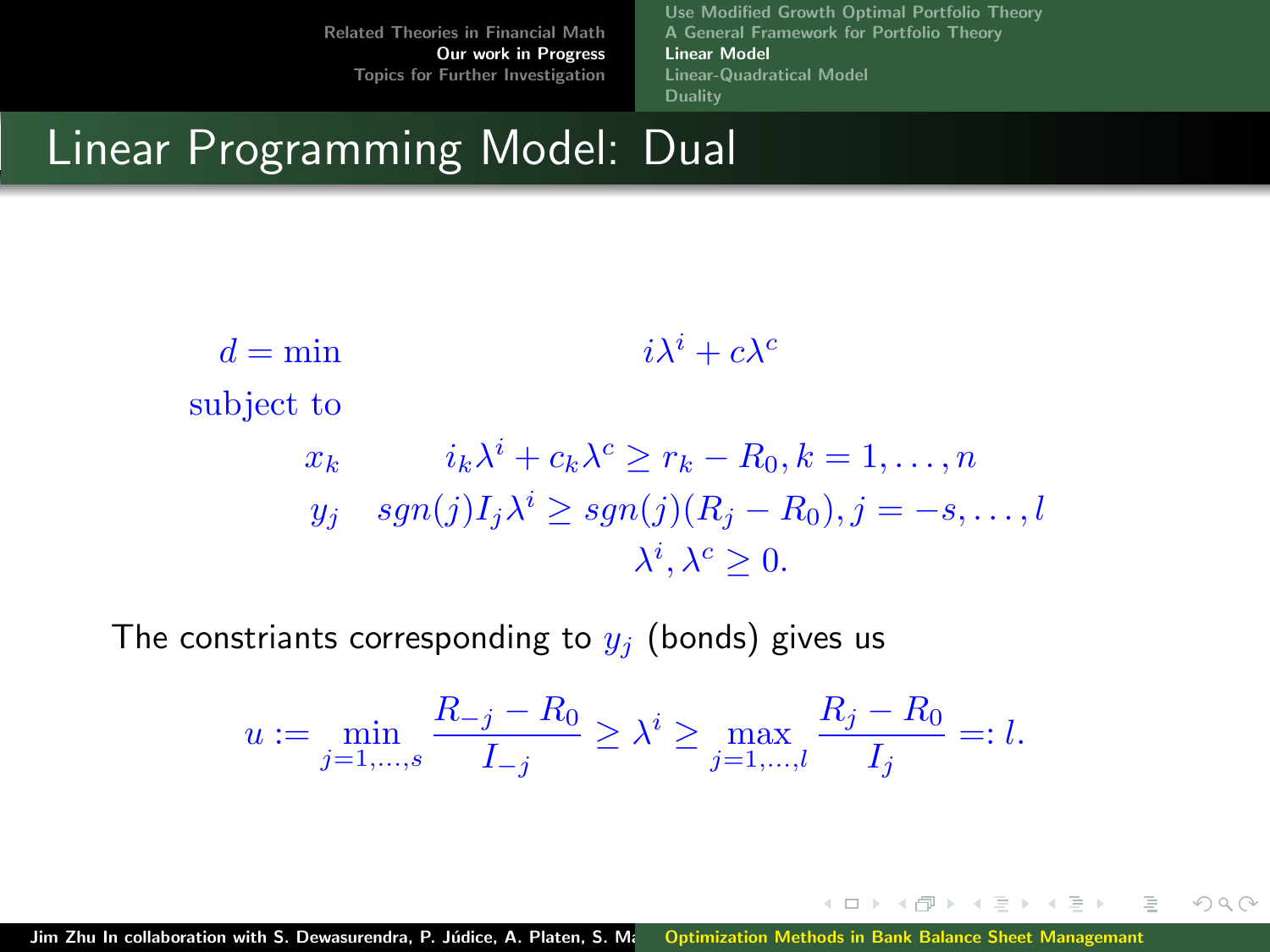[Use Modified Growth Optimal Portfolio Theory](#page-9-0) [A General Framework for Portfolio Theory](#page-13-0) [Linear Model](#page-18-0) [Linear-Quadratical Model](#page-25-0) [Duality](#page-26-0)

 $OQ$ 

イロト イ母ト イヨト イヨト

### Linear Progrmming Model: Dual

Using complementary slackness condition we can eliminate  $\lambda^c$  and write the dual problem as

 $d = \min_{\lambda^i \in [l,u]} \phi(\lambda^i),$ 

where  $\phi(\lambda^i)=\max_{k=0,1,...,n} L_k(\lambda^i)$ ,  $L_0(\lambda^i)=i\lambda^i$  and

$$
L_k(\lambda^i) := \frac{c(r_k - R_0)}{c_k} + \frac{ic_k - ci_k}{c_k} \lambda^i, k = 1, ..., n.
$$

We note that each  $L_k$  represent an asset.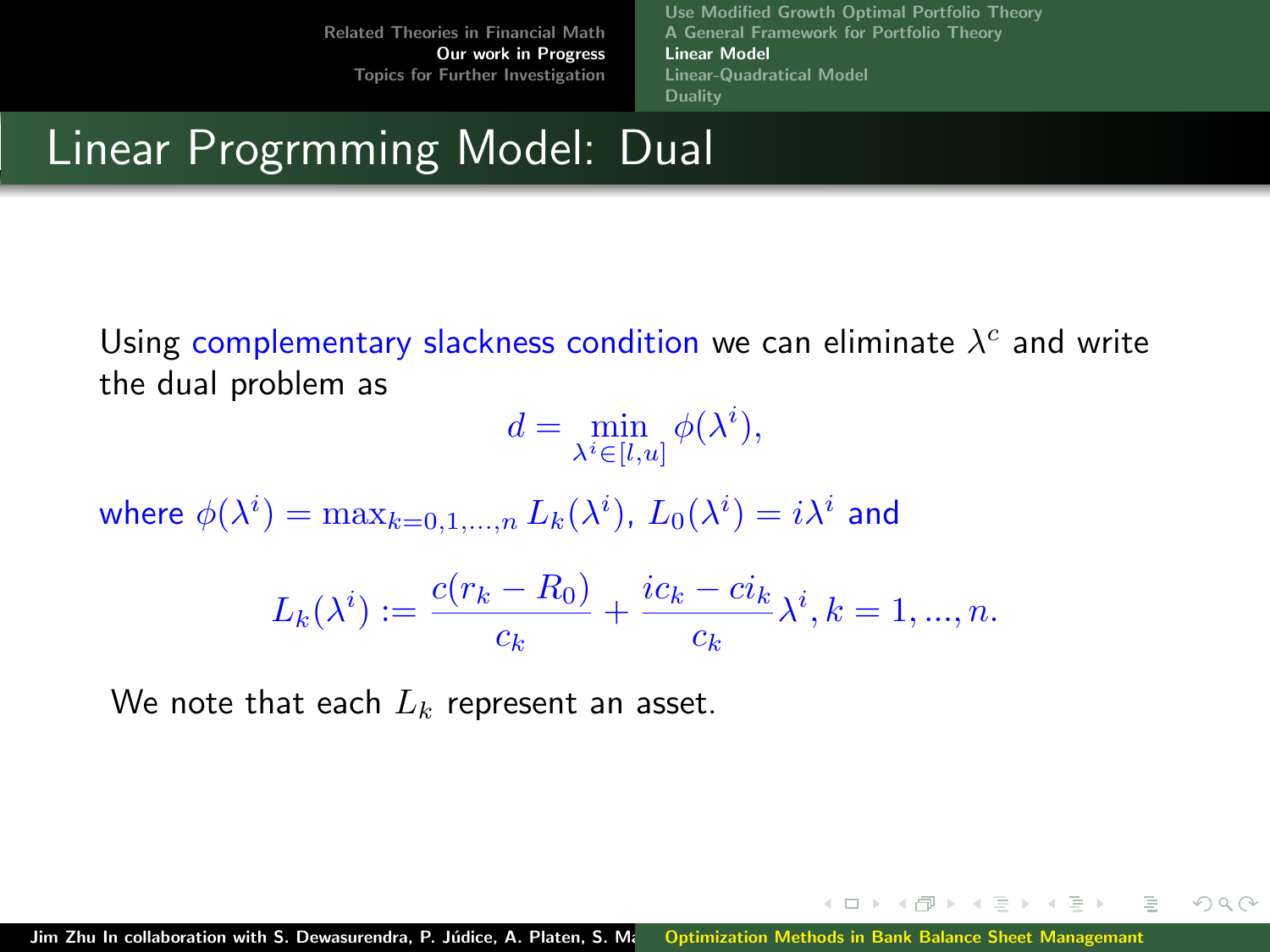[Use Modified Growth Optimal Portfolio Theory](#page-9-0) [A General Framework for Portfolio Theory](#page-13-0) [Linear Model](#page-18-0) [Linear-Quadratical Model](#page-25-0) [Duality](#page-26-0)

 $(1 - 17)$ 

 $OQ$ 

## Linear Progrmming Model: Dual

Different behavior of  $\phi$  yields the following possible configurations of the dula solutions.



Figure: Illustration of  $\phi$ .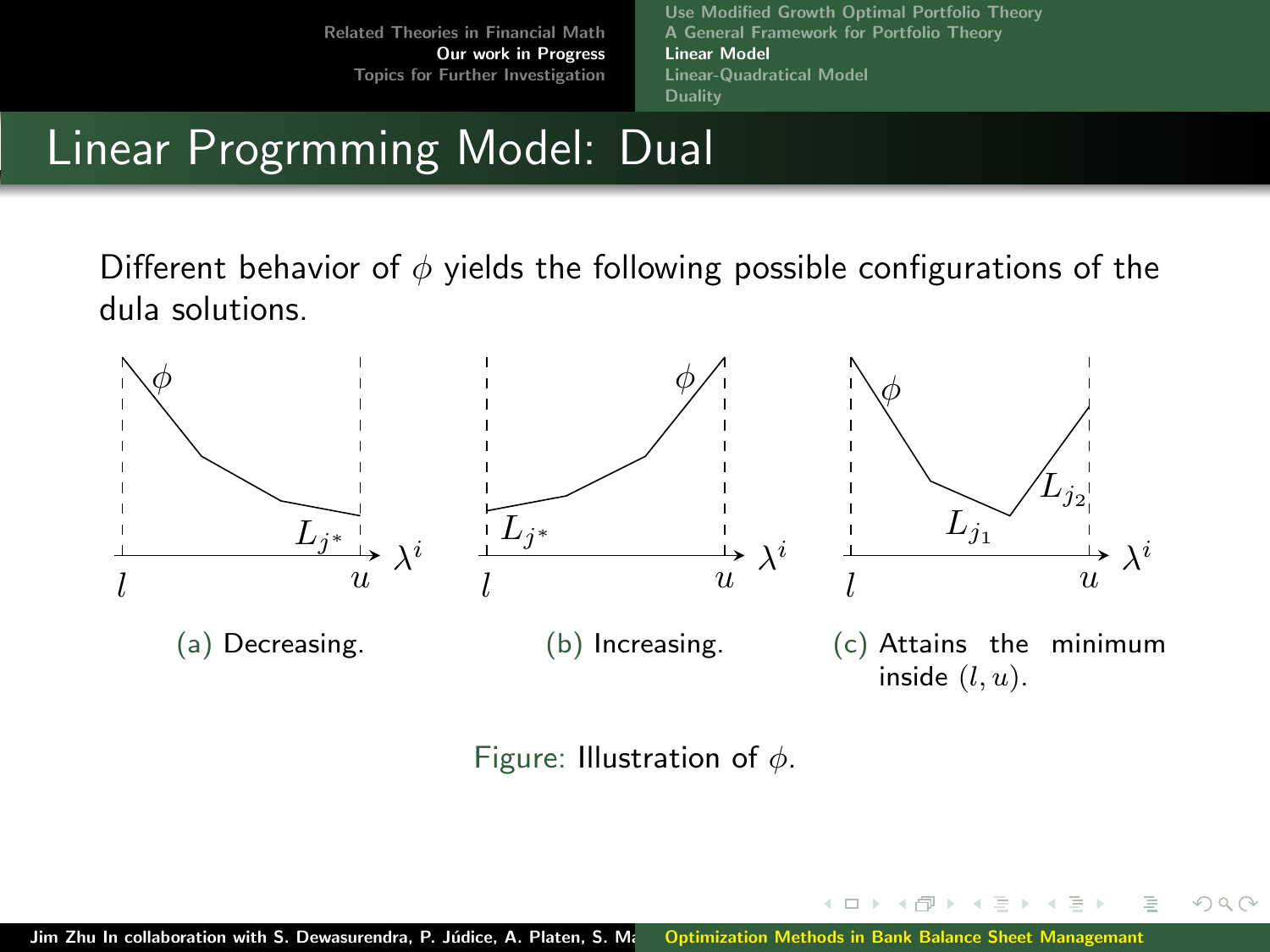[Use Modified Growth Optimal Portfolio Theory](#page-9-0) [A General Framework for Portfolio Theory](#page-13-0) [Linear Model](#page-18-0) [Linear-Quadratical Model](#page-25-0) **[Duality](#page-26-0)** 

4 ロト ィ*ー* 

 $\Omega$ 

### Linear Model

We found an explicit form of solutions that can help guide the practical decision making:

- Only two assets hedging against each other in risks are needed in the optimal balance sheet.
- Dual solution indicates the value of the risks.
- Assets in the optimal balance sheet are determined by high risk adjusted returns.
- Thus, there is an efficient algorithm for constructing the optimal balance sheet.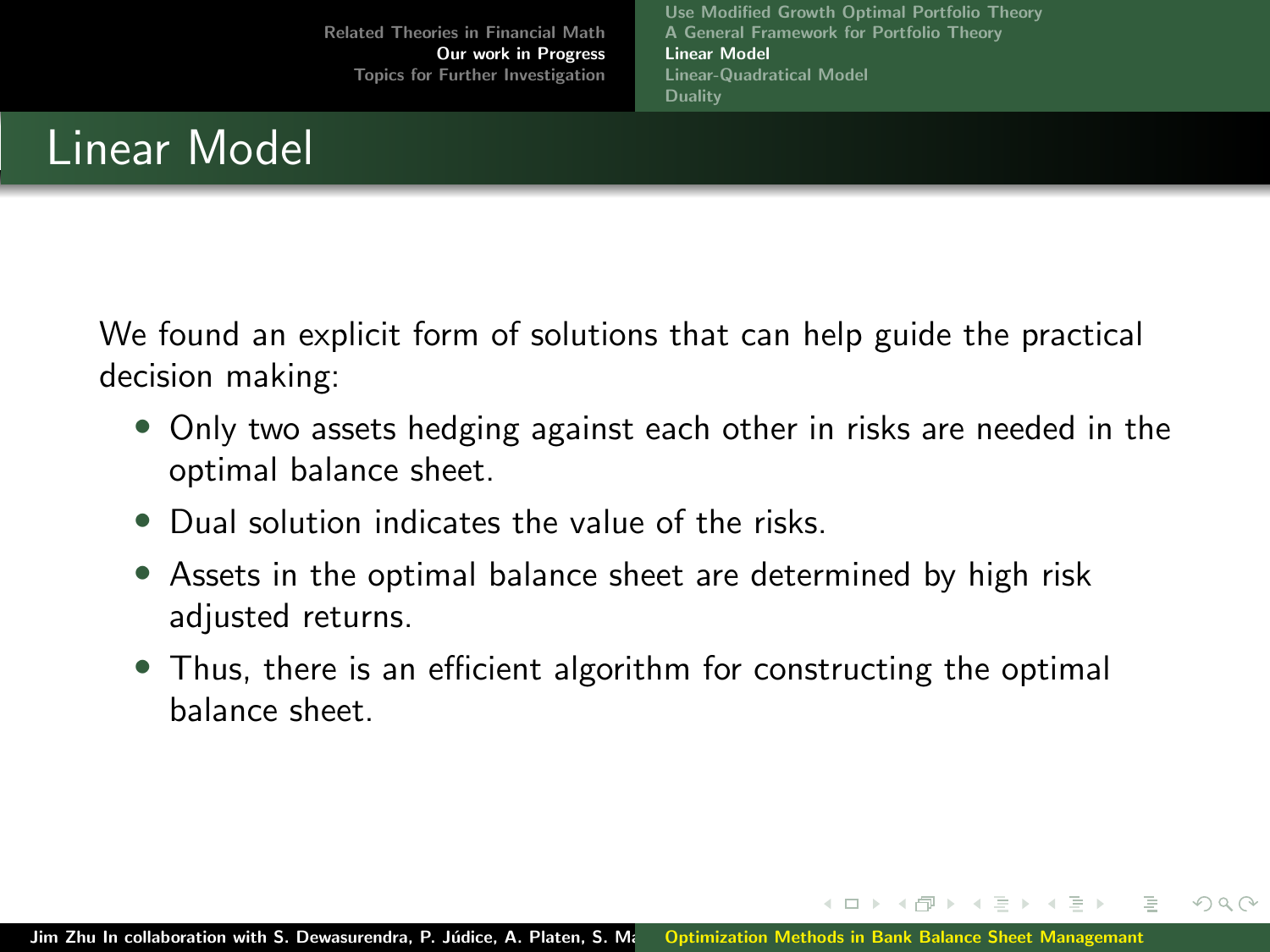[Use Modified Growth Optimal Portfolio Theory](#page-9-0) [A General Framework for Portfolio Theory](#page-13-0) [Linear Model](#page-18-0) [Linear-Quadratical Model](#page-25-0) **[Duality](#page-26-0)** 

イロト イ母ト イヨト イヨト

 $\Omega$ 

### Linear Model

- Involving more than two kind of risks is practically useful.
- The number of assets involved in the optimal balance sheet is the same as the number of risks.
- This is a nice extension of the pattern observed in the two-risk case and is related to the Caratheodory theorem.
- The characterization of the assets involved in the optimal balance sheet is much more involved and is a topic for investigation.

Ref. P. Júdice, M. Vazifedan and Q. J. Zhu, Bank Balance Sheet Allocation with interest, credit and liquidity risks, working paper.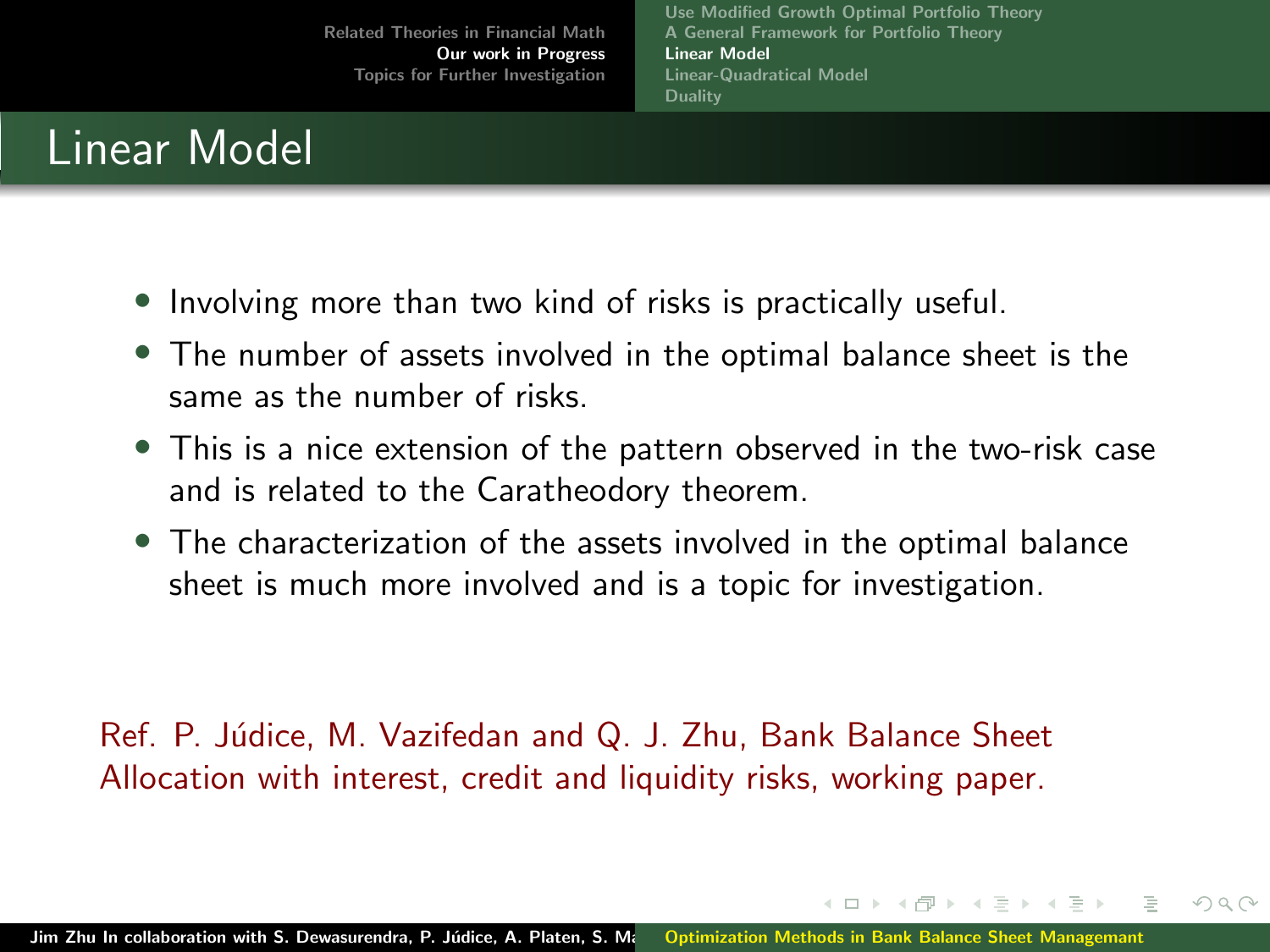[Use Modified Growth Optimal Portfolio Theory](#page-9-0) [A General Framework for Portfolio Theory](#page-13-0) [Linear Model](#page-18-0) [Linear-Quadratical Model](#page-25-0) **[Duality](#page-26-0)** 

イロト イ母ト イヨト イヨト

 $\Omega$ 

# <span id="page-25-0"></span>Linear-Quadratic Model

- The concentration of the optimal portfolio in just a few assets in the linear model is impractical.
- This is due to the assumption that risks are linear perfect correlation.
- The natural next step is to consider the correlation among risks for different assets –which leads to quadratic risk functions.
- The solution is easy if the quadratic risk function is positive definite.
- The realistic case involves semi-definite quadratic risk functions, that is challenging computationally for practical balance sheet management problems.

Ref. S. Maier-Paape, P. Júdice, A. Platen and Q. J. Zhu, Scalar and Vector Risk in the General Framework of Portfolio Theory, working book.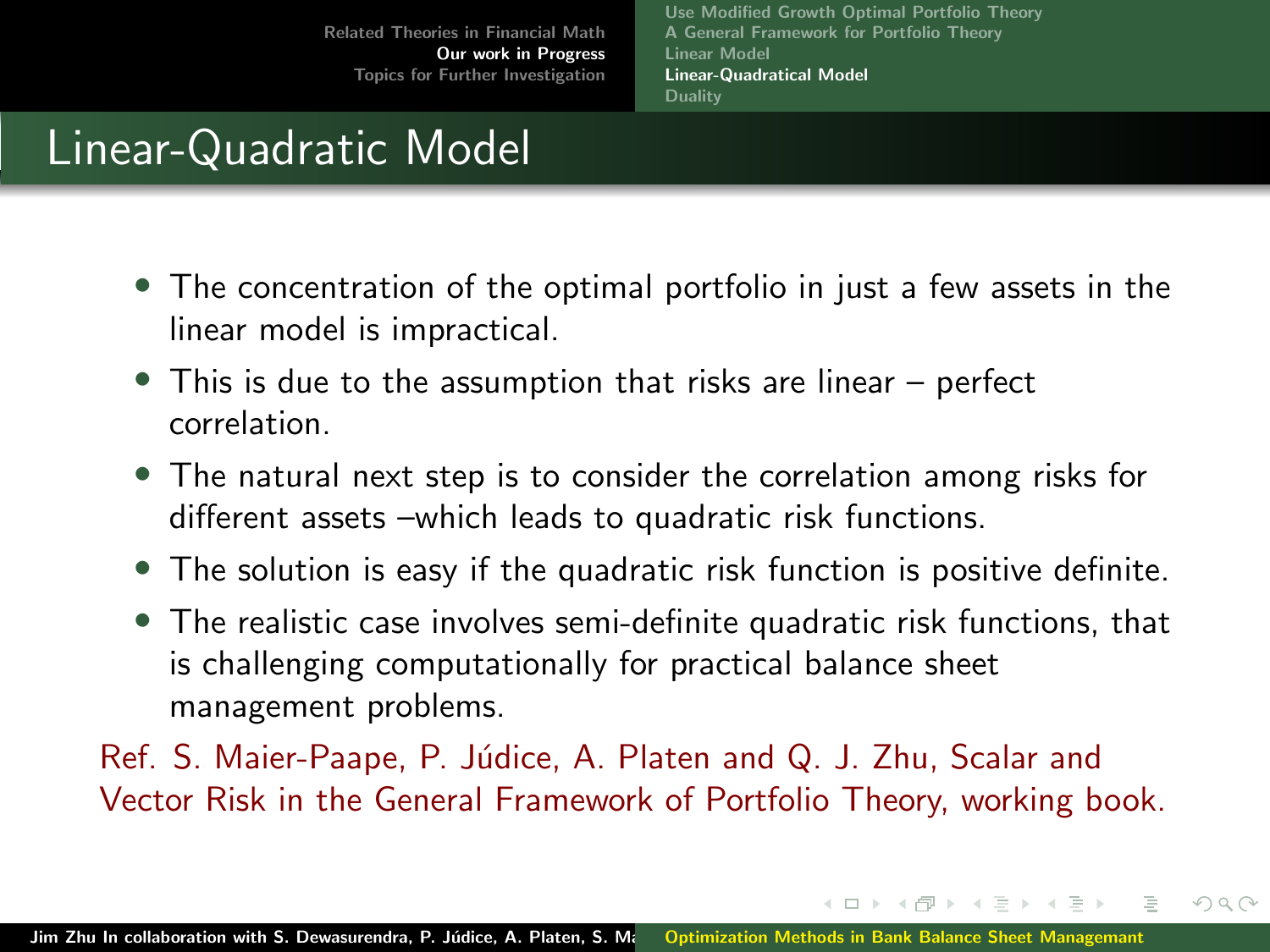[Related Theories in Financial Math](#page-4-0) [Our work in Progress](#page-9-0) [Topics for Further Investigation](#page-27-0) [Use Modified Growth Optimal Portfolio Theory](#page-9-0) [A General Framework for Portfolio Theory](#page-13-0) [Linear Model](#page-18-0) [Linear-Quadratical Model](#page-25-0) [Duality](#page-26-0)

# <span id="page-26-0"></span>**Duality**

Duality plays an important role in bank balance sheet problems and in math finance in general

- Dual solution indicates marginal change of optimal value with respect to the corresponding risk limitation.
- Dual solution gives appropriate price of the insurance against risks.
- Dual constraints correspond to assets and indicates whether an asset is needed the optimal portfolio (binding).

イロト イ母ト イヨト イヨト

 $\Omega$ 

• Duality helps solving the balance sheet problem.

Ref: P. Carr and Q. J. Zhu, Convex Duality and Financial Mathematics, Springer, 2018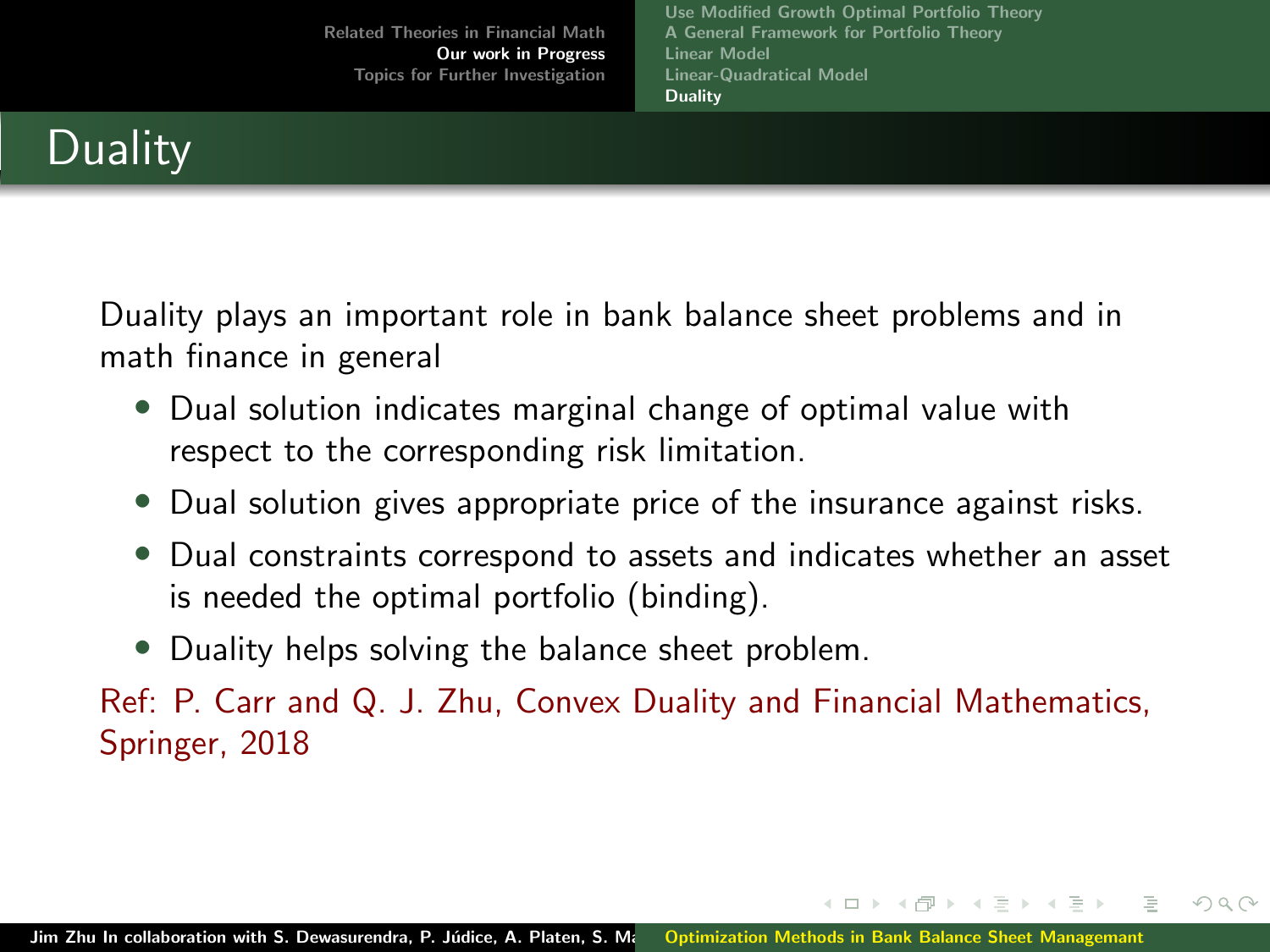[Computation](#page-28-0) **[Hedging](#page-29-0)** [Extreme Events](#page-30-0)

### <span id="page-27-0"></span>From Gian-Carlo Rota

Richard Feynman was fond of giving the following advice on how to be a genius. You have to keep a dozen of your favorite problems constantly present in your mind, although by and large they will lay in a dormant state. Every time you hear or read a new trick or a new result, test it against each of your 12 problems to see whether it helps. Every once in a while there will be a hit, and people will say: "How did he do it? He must be a genius!"

 $\Omega$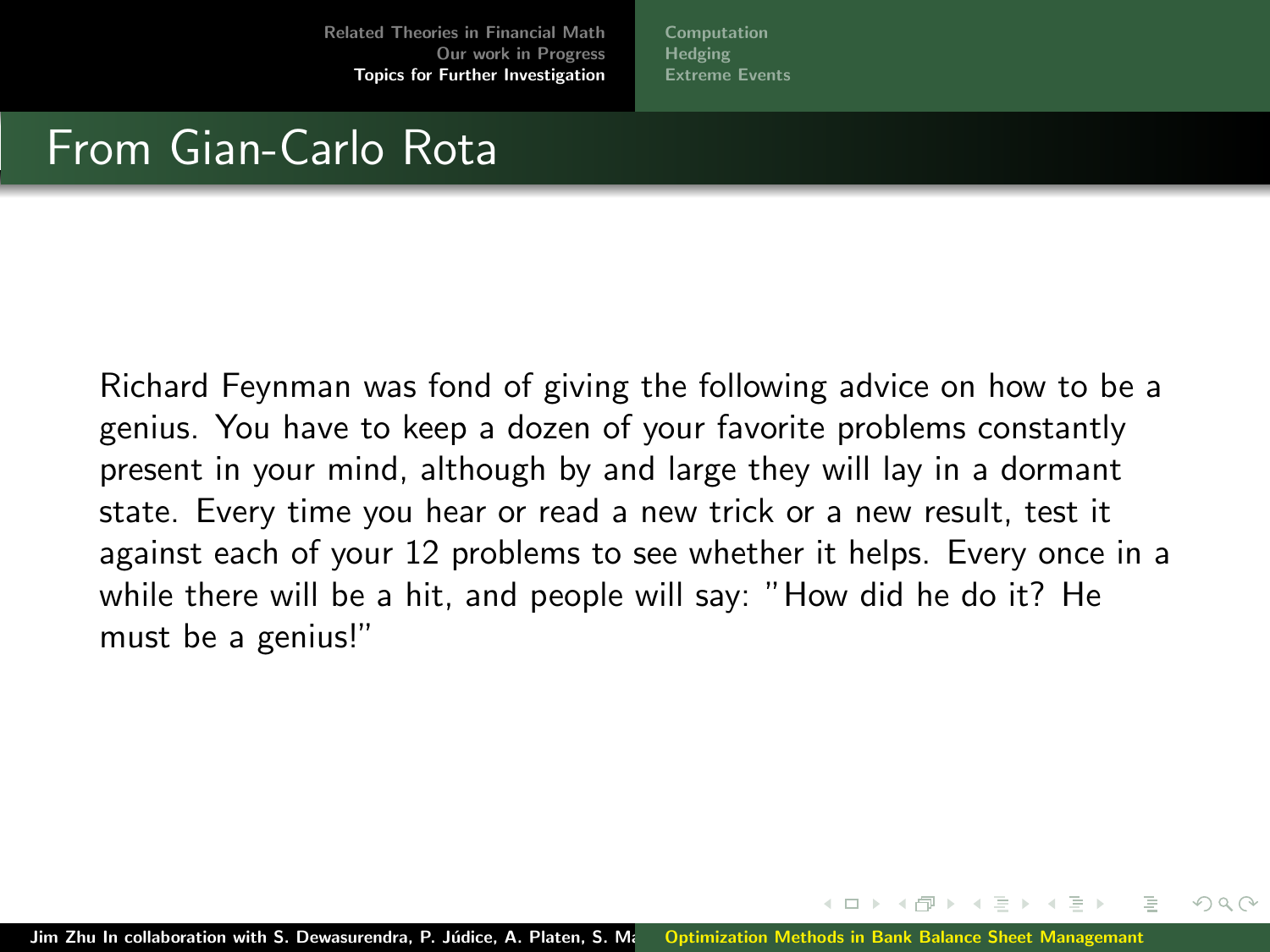[Computation](#page-28-0) [Hedging](#page-29-0) [Extreme Events](#page-30-0)

# <span id="page-28-0"></span>Computation

Finding efficient algorithms for problems of real world scale is important for applications.

Jim Zhu In collaboration with S. Dewasurendra, P. Júdice, A. Platen, S. M. [Optimization Methods in Bank Balance Sheet Managemant](#page-0-0)

 $\leftarrow$   $\Box$   $\rightarrow$ 

 $OQ$ 

Ξ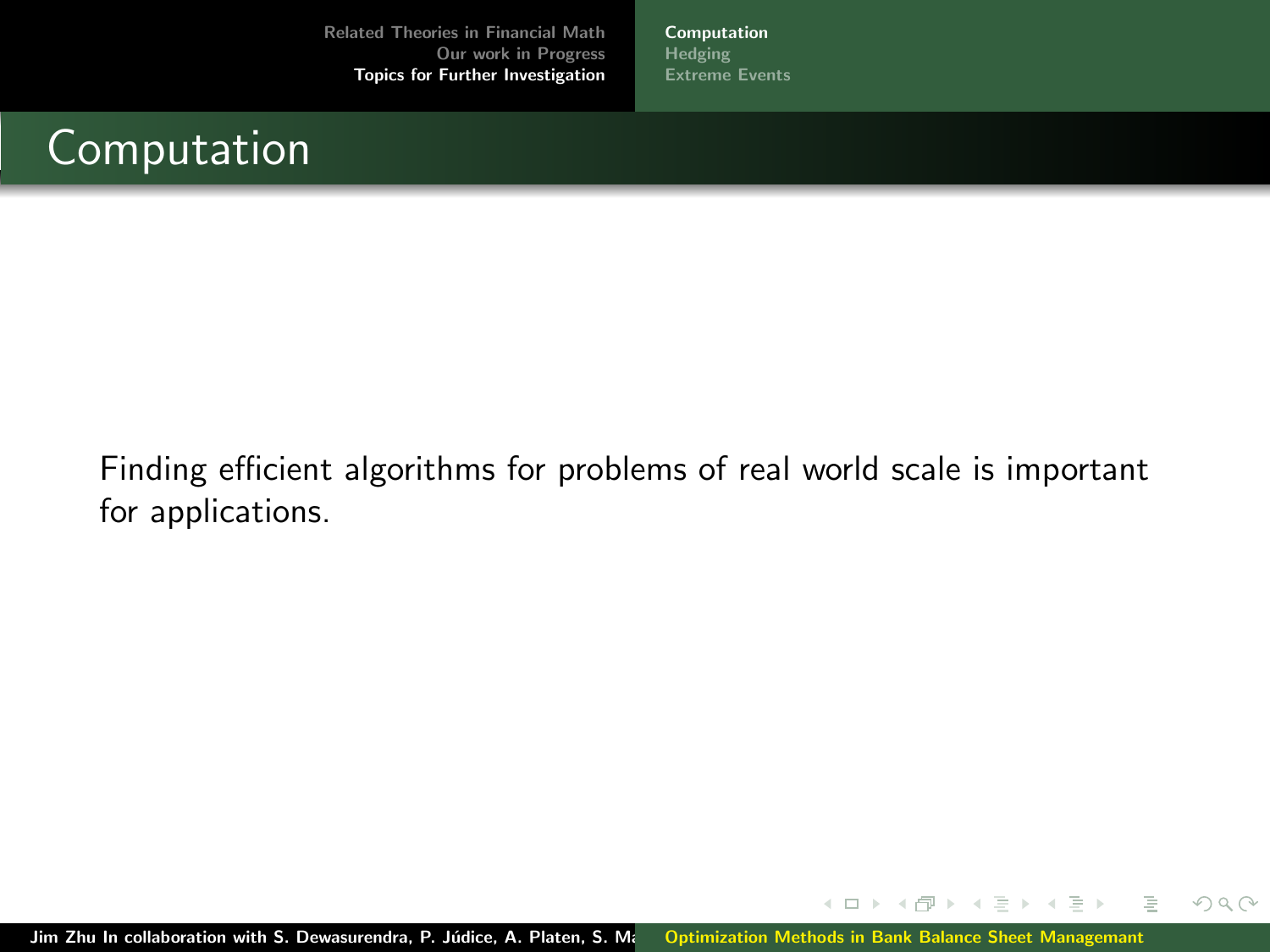[Computation](#page-28-0) [Hedging](#page-29-0) [Extreme Events](#page-30-0)

# <span id="page-29-0"></span>Hedging

Hedging with financial derivatives is an important topic that warrant further exploration.

Ref: F. Black and M. Scholes, The price of options and corporate liabilities, J. Polit. Econ. 81, 637-645, (1973)

Jim Zhu In collaboration with S. Dewasurendra, P. Júdice, A. Platen, S. Ma [Optimization Methods in Bank Balance Sheet Managemant](#page-0-0)

∢ n → ∢ n

 $\equiv$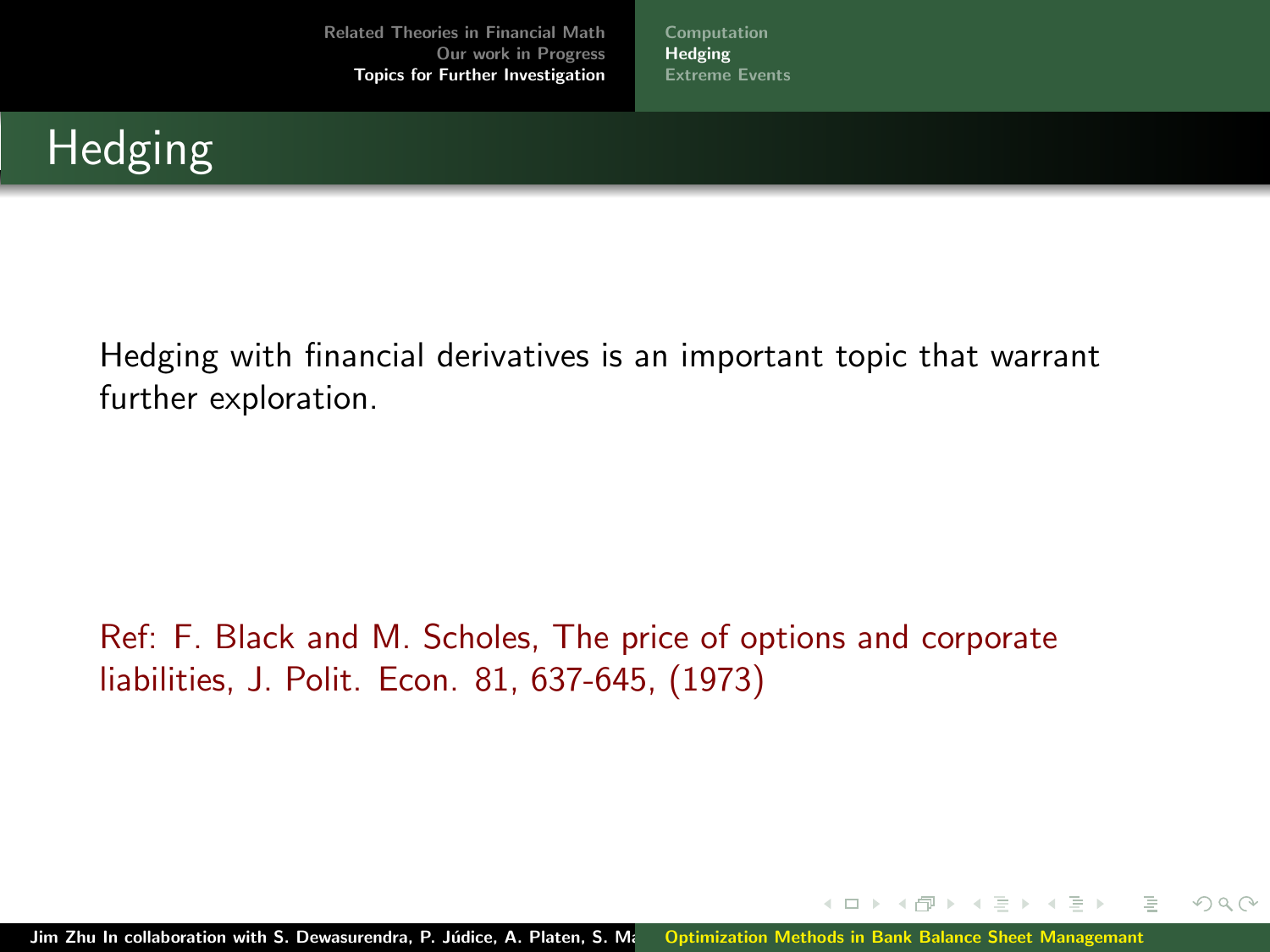[Computation](#page-28-0) [Hedging](#page-29-0) [Extreme Events](#page-30-0)

### <span id="page-30-0"></span>Extreme Events

Analyzing risk mitigation using extreme value theory is an worthy direction.

Ref: A. J. McNeil, R. Frey and P. Embrechts, Quantitative Risk Management, Princeton University Press, 2015

4 ロト ィ*ー* 

 $\equiv$